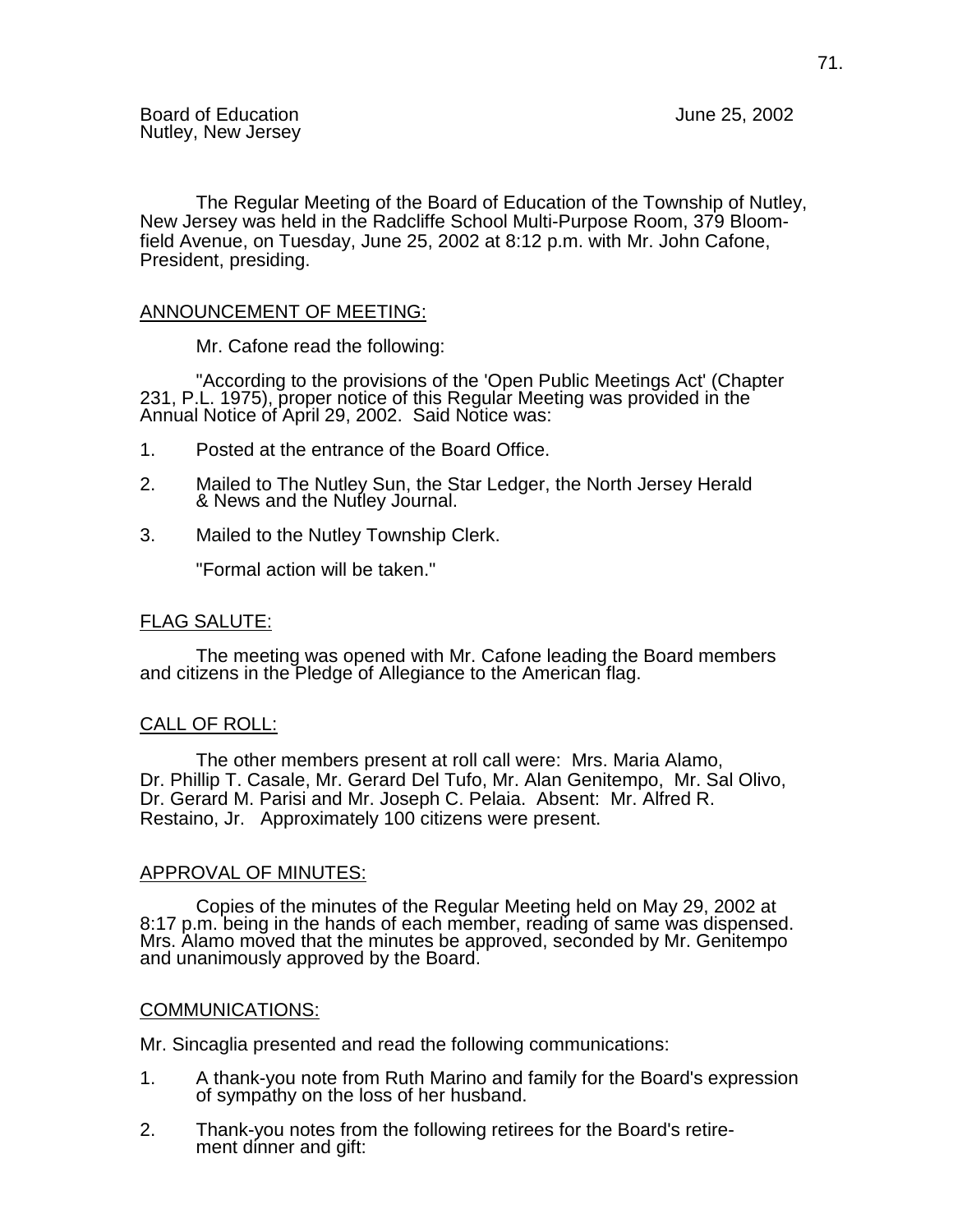Judy Hubert Diane Slater<br>Jan Jelenski Pat Tarczyns

Pat Tarczynski

- 3. A notice of a variance from property owners at 41 Warren Street who are within 200 feet from the school property line.
- 4. A letter referring to a petition presented to the Board in May, 2000 requesting that the Board consider renaming Yantacaw School in honor of Mr. John H. Walker.

### SECRETARY'S REPORT:

 Mr. Sincaglia presented the Report of the Secretary as of May 31, 2002. (See attached report.)

 Dr. Parisi moved that the Board accept the Report of the Secretary, seconded by Mr. Pelaia. On a roll call vote the resolution was unanimously adopted.

### TREASURER'S REPORT:

 Mr. Sincaglia presented the Report of the Treasurer of School Moneys as of May 31, 2002. (See attached report.)

 Mrs. Alamo moved that the Board accept the Report of the Treasurer of School Moneys, seconded by Mr. Pelaia. On a roll call vote the resolution was adopted with Mrs. Alamo, Mr. Del Tufo, Mr. Genitempo, Mr. Olivo, Dr. Parisi, Mr. Pelaia and Mr. Cafone voting aye, and Dr. Casale abstaining.

#### SUPERINTENDENT'S REPORT:

Dr. Serafino presented and read the following report:

"Comments pertaining to promotions and commencement programs:

| <b>Elementary School Promotions</b> | <b>Contract Contract</b> | June 20  |
|-------------------------------------|--------------------------|----------|
| <b>Franklin School Promotion</b>    |                          | June 20  |
| <b>High School Commencement</b>     |                          | June 24  |
| Last Day of School                  |                          | June 21" |

 Dr. Serafino noted that every promotion was exemplary and went well. She commended the principals for the fine job they did.

 "Attached are the student enrollment charts as of May 31, 2002 and June 21, 2002."

#### FIRE DRILL REPORT:

Fire drills held during the month of May were as follows:

| May       |   | <b>Nutley High School</b> | $2:01$ p.m. | 2 min. 5 secs.  |
|-----------|---|---------------------------|-------------|-----------------|
| May       |   | Franklin School           | 8:40a.m.    | 1 min. 58 secs. |
| May       | 8 | <b>Franklin School</b>    | $9:20$ a.m. | 2 min. 5 secs.  |
| May       | 9 | Lincoln School            | $8:47$ a.m. | 1 min. 36 secs. |
| $M$ ay 10 |   | Lincoln School            | $2:06$ p.m. | 1 min. 17 secs. |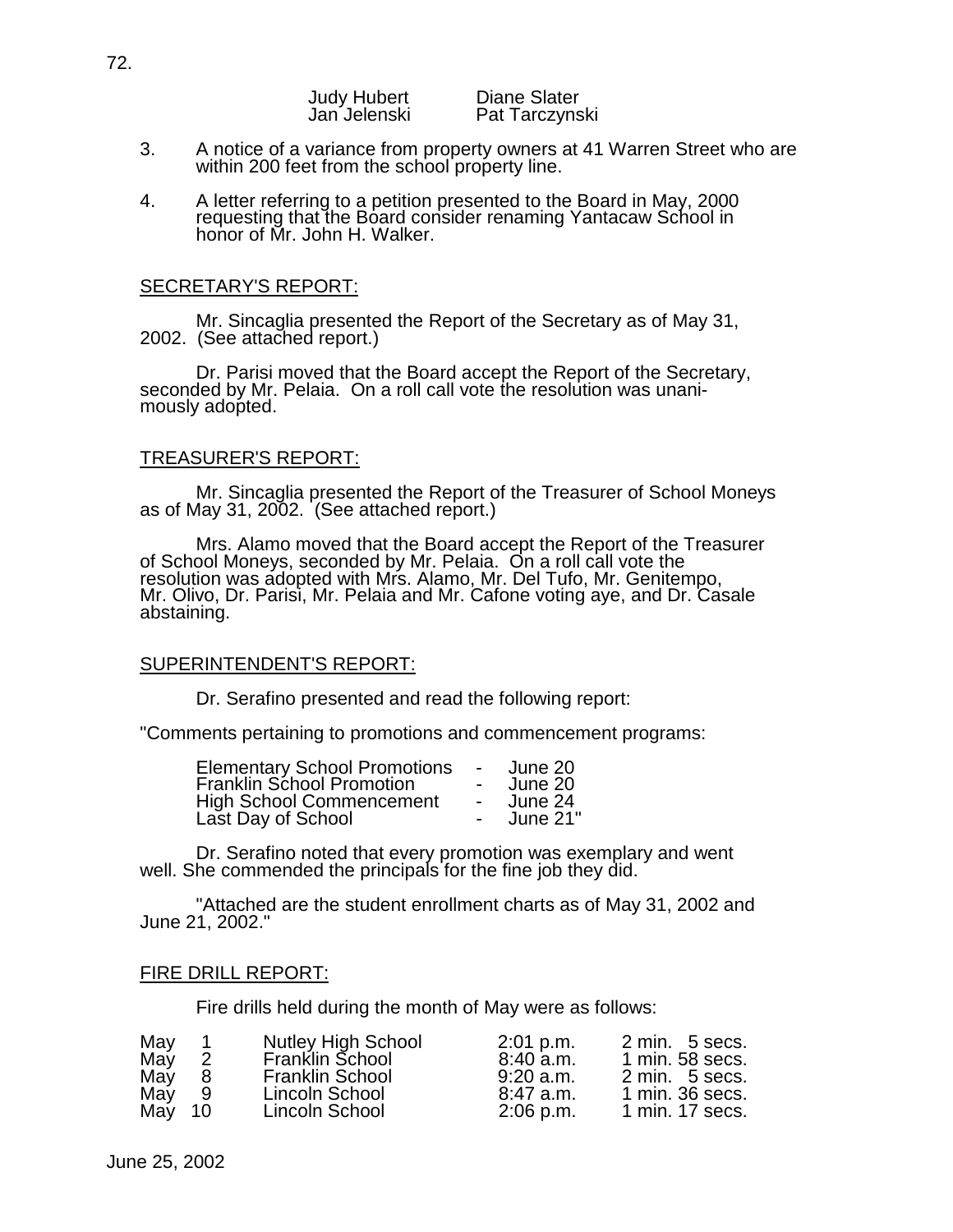| May 16   | <b>Spring Garden School</b> | $9:02$ a.m.  | 1 min. 35 secs.   |
|----------|-----------------------------|--------------|-------------------|
| May $24$ | Yantacaw School             | $8:55$ a.m.  | 1 min. 37 secs.   |
| May 24   | <b>Nutley High School</b>   | $2:00$ p.m.  | 2 min. 4 secs.    |
| May 24   | Washington School           | $10:45$ a.m. | 1 min. $40$ secs. |
| May 24   | Radcliffe School            | $2:35$ p.m.  | 1 min. 29 secs.   |
| May 25   | Radcliffe School            | $9:08$ a.m.  | 1 min. 27 secs.   |
| May $25$ | <b>Washington School</b>    | $9:00$ a.m.  | 1 min. 38 secs.   |
| May 25   | <b>Spring Garden School</b> | 1:00 p.m.    | 1 min. 30 secs.   |
| May 30   | Yantacaw School             | $10:29$ a.m. | 1 min. 42 secs.   |

#### CAFETERIA REPORT:

 Mrs. Alamo presented the cafeteria report as of May 31, 2002 showing a 2001/2002 budget of \$743,918.00, contractual orders to date of \$668,046.07, leaving funds available of \$75,871.93.

#### COMMITTEE REPORTS:

 Mr. Pelaia said that the Ad hoc Committee on Substance Awareness reported to the Board it's draft policy which is a very pro-active policy with regard to substance abuse. He added that in order for this policy to be implemented by September the Board will have to vote on this policy at both the July and August meetings. He said that the full draft policy will be put on our web page as well as a hard copy from the Superintendent's office which will enable the community to look through the policy and make any suggestions and comments for consideration.

 Mr. Genitempo, Chairman of the Negotiations Committee, stated that they met several times and are negotiating several contracts that are currently up and hope to have a report to the Board shortly regarding the progress.

#### HEARING OF CITIZENS (Resolutions Only):

Maria Russo, 251 High Street, asked that the Board members adhere to the policy regarding resolutions as outlined in the policy manual when they present the resolutions.

Sera Shuster, 462 Chestnut Street, asked why certain personnel was overlooked in the district when picking the new principals.

 Mr. Cafone stated that the Board cannot discuss personnel issues. He added that the Board is going to respond to the Superintendent's recommendation.

 Barbara Bochese, 50 Cedar Street, stated that she felt that the minutes from last month's meeting should be amended with regard to Mr. Cafone's ruling in not allowing her to speak as to personnel issues. She also asked questions regarding the transfer of funds.

 Mr. Sincaglia responded to Mrs. Bochese's questions regarding the transfer of funds.

 Dr. Casale asked whether or not money taken from one fund and put into another is considered surplus. Mr. Sincaglia said that it is not and explained why. He added that at the end of the year every account has to have either a zero or positive balance. He said the monies left over represent the unexpended balance and are added to the surplus.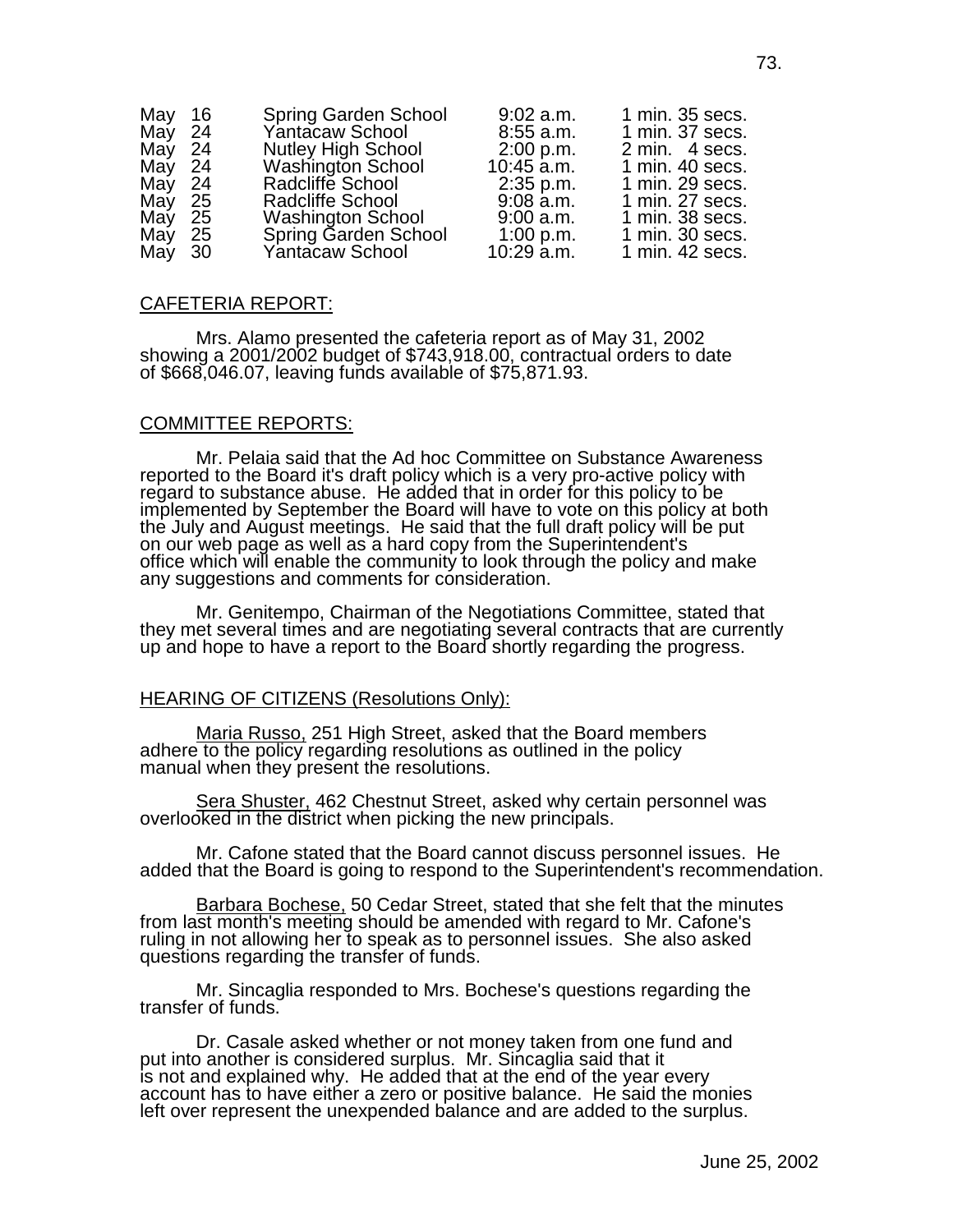<u>Tom McCrohan,</u> Nutley High School, asked questions regarding<br>personnel items.

### CERTIFICATION OF MAJOR ACCOUNT FUND STATUS:

 Mrs. Alamo presented and moved the adoption of the following resolution, seconded by Mr. Pelaia. On a roll call vote the resolution was unanimously adopted:

BE IT RESOLVED, That, pursuant to NJAC 6:20-2.13 (e), the Nutley Board of Education certifies that as of May 31, 2002, after review of the Secretary's monthly financial report (Appropriations section) and upon consultation with the appropriate district officials, to the best of its knowledge no major account or fund has been over-expended in violation of NJAC 6:20-2.13(b) and that sufficient funds are available to meet the district's financial obligations for the remainder of the fiscal year. (Major accounts are General Fund and Debt Service.)

#### BILLS AND MANDATORY PAYMENTS:

 Mrs. Alamo presented and moved the adoption of the following resolution, seconded by Mr. Pelaia. On a roll call vote the resolution was unanimously adopted:

BE IT RESOLVED, That the Board of Education authorizes the payment of bills and mandatory payments in the total amount of \$3,546,309.38 as per the attached Schedule A which have been audited by the Business Office.

#### REQUESTS FOR USE OF SCHOOL BUILDINGS AND GROUNDS:

 Mrs. Alamo presented and moved the adoption of the following resolution, seconded by Mr. Pelaia. On a roll call vote the resolution was unanimously adopted:

BE IT RESOLVED, That the Board of Education approves the requests for the use of school buildings and grounds (Schedule B), provided they conform to the rules and regulations set by the Board of Education.

### RESIGNATION - Teacher: Donald Tobey

 Mrs. Alamo presented and moved the adoption of the following resolution, seconded by Mr. Pelaia. On a roll call vote the resolution was unanimously adopted:

BE IT RESOLVED, That the Board of Education accepts the resignation of Donald Tobey, high school teacher, effective July 1, 2002.

RESIGNATION - Learning Disabilities Teacher Consultant (LDTC): Regan Fagan

Dr. Casale presented and moved the adoption of the following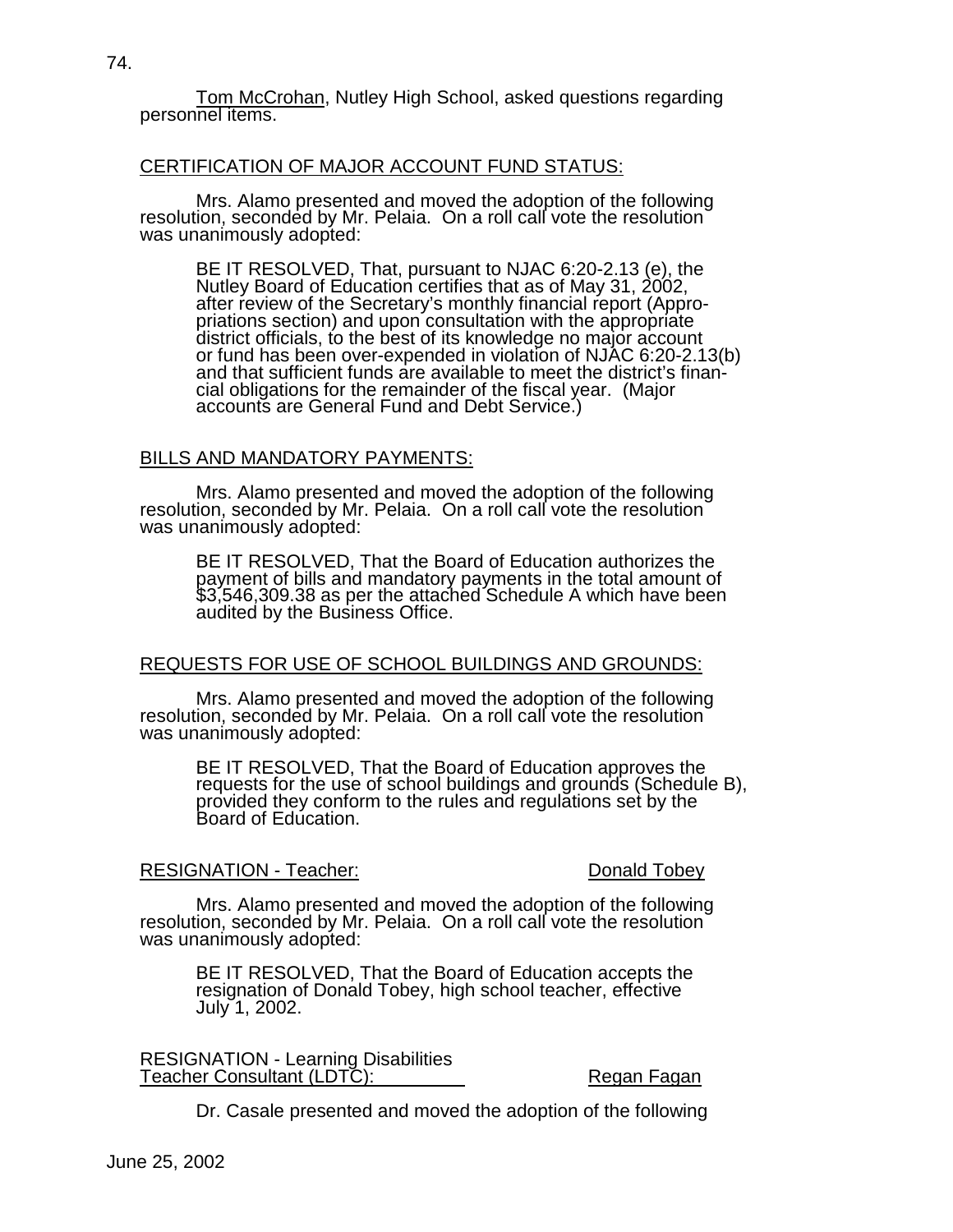resolution, seconded by Mr. Pelaia. On a roll call vote the resolution was unanimously adopted:

> BE IT RESOLVED, That the Board of Education accepts the resignation of Regan Fagan, Learning Disabilities Teacher Consultant (LDTC), effective July 1, 2002.

#### AMENDING RESOLUTION - REAPPOINTMENTS - Non-Tenured Staff: Linda McDonnell

 Dr. Casale presented and moved the adoption of the following resolution, seconded by Mr. Pelaia. On a roll call vote the resolution was unanimously adopted:

BE IT RESOLVED, That the resolution Reappointments - Non-Tenured Staff, approved at the May 13, 2002 Special meeting, be amended to reflect a change in the part-time status and salary of Linda McDonnell to p/t.8, \$35,506.

#### AMENDING RESOLUTION - REAPPOINTMENTS - Professional Staff: Tracy McCormick

 Dr. Casale presented and moved the adoption of the following resolution, seconded by Mr. Pelaia. On a roll call vote the resolution was unanimously adopted:

BE IT RESOLVED, That the resolution Reappointments - Professional Staff, approved at the May 29, 2002 Board meeting, be amended to reflect a change to a part-time position, for Tracy McCormick to p/t.5, \$24,390.

AMENDING RESOLUTION - REAPPOINTMENTS - Buildings and Grounds Personnel:

 Dr. Casale presented and moved the adoption of the following resolution, seconded by Mr. Pelaia. On a roll call vote the resolution was unanimously adopted:

BE IT RESOLVED, That the resolution, Reappointments - Buildings and Grounds Personnel adopted at the May 29, 2002 Board meeting, be amended to reflect a payment to Joanne Follet for a fireman stipend in the amounts of \$458.30 for school year 2001/2002 and \$550.00 for school year 2002/2003.

### REAPPOINTMENTS – Non-Tenured Staff:

 Dr. Casale presented and moved the adoption of the following resolution, seconded by Mr. Pelaia. On a roll call vote the resolution was unanimously adopted:

BE IT RESOLVED, That the Board of Education approves the reappointment of the teachers listed below for the 2002/2003 school year, at the classification and step of the 2002/2003 Teacher's Salary Guide as indicated: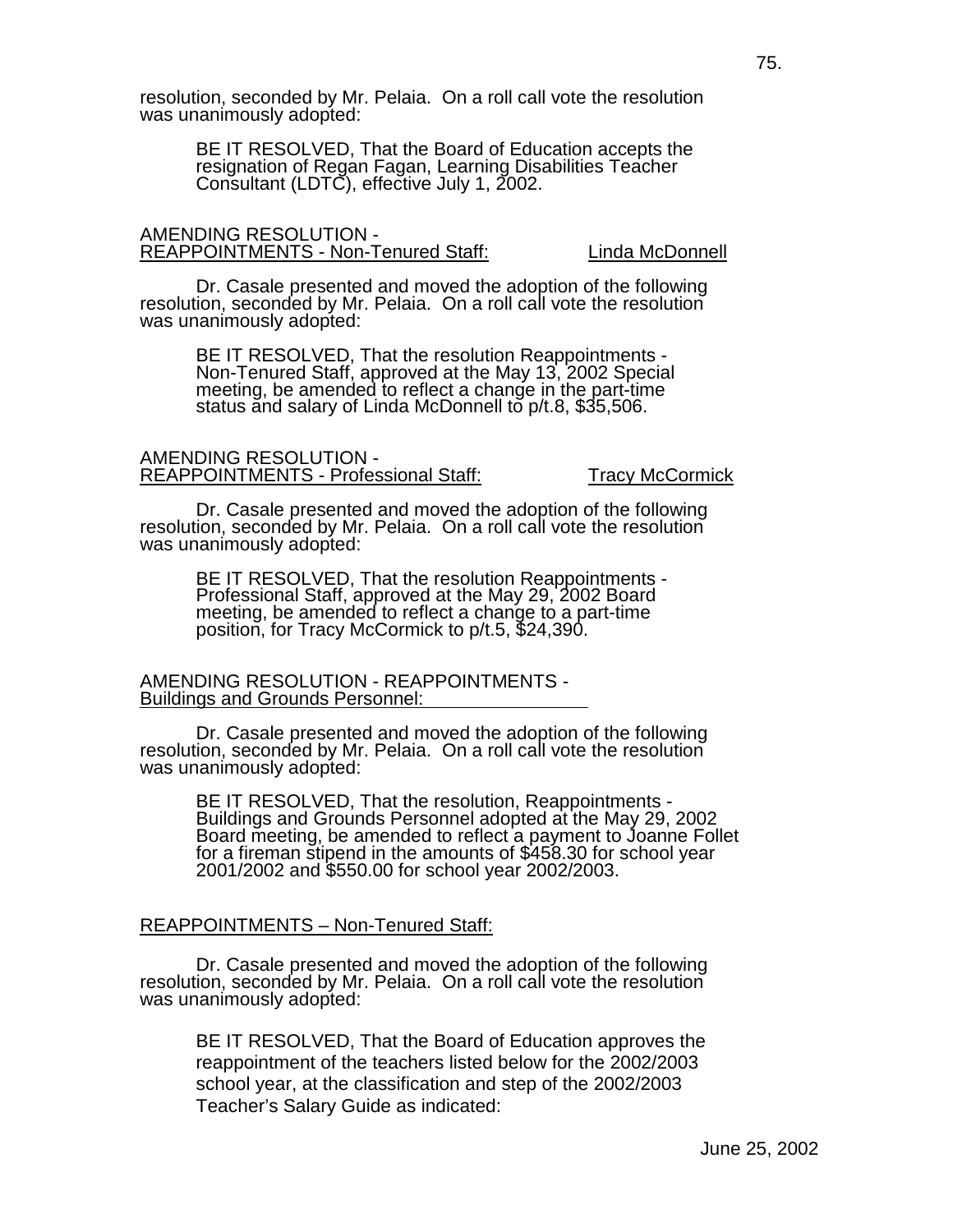| <b>NAME</b>          | <b>DEGREE</b> | STEP | P/T   | <b>SALARY</b> |
|----------------------|---------------|------|-------|---------------|
| Adubato, Kristine    | B.A.          | 8    | p/t.5 | \$20,684      |
| Algieri, Kimberly    | B.A.          | 9    | p/t.5 | 21,504        |
| Cerniglia, Kelli     | $B.A.+15$     | 8    | p/t.5 | 21,201        |
| Contreras, Dolores   | M.A.          | 7    | p/t.5 | 21,311        |
| Cullari, Carla       | B.A.          | 8    | p/t.5 | 20,684        |
| DeLorenzo, Lenore    | B.A.          | 7    | p/t.5 | 19,864        |
| Kozyra, Cheryl       | B.A.          | 10   |       | 44,648        |
| Mosior, Lynn         | B.A.          | 8    | p/t.5 | 20,684        |
| Peluso, Heather      | $B.A.+15$     | 9    | p/t.5 | 22,040        |
| Pontrella, Mary      | B.A.          | 8    | p/t.5 | 20,684        |
| Rubinstein, Lorraine | B.A.          | 8    | p/t.5 | 20,684        |
| Tibaldo, Joanne      | B.A.          |      | p/t.5 | 19,864        |

# APPOINTMENTS – Professional Staff:

 Mr. Del Tufo presented and moved the adoption of the following resolution, seconded by Mr. Parisi. On a roll call vote the resolution was unanimously adopted:

BE IT RESOLVED, That the Board of Education appoints the personnel listed below for the 2002/2003 school year, effective September 1, 2002, in accordance with the 2002/2003 Teachers' Salary Guide:

| <b>NAME</b>          | <b>DEGREE</b> | STEP  | <b>SALARY</b>     |  |
|----------------------|---------------|-------|-------------------|--|
| Robyn Isgro          | <b>B.A.</b>   | 6     | $$18,878$ (p/t.5) |  |
| Lisa Luberto         | B.A.          | 6     | 18,878 (p/t .5)   |  |
| Donald Manfria       | B.A.          | Max.2 | 59,313            |  |
| Marcellino Marra     | $B.A.+15$     | 6     | 38,721            |  |
| MaryLou Schiavone    | $B.A.+15$     | 9     | 44,079            |  |
| <b>Nancy Thunell</b> | $B.A.+15$     | 6     | 38,721            |  |

# APPOINTMENTS - Summer Enrichment Program-2002 - Teachers:

 Dr. Casale presented and moved the adoption of the following resolution, seconded by Mr. Pelaia. On a roll call vote the resolution was unanimously adopted:

 BE IT RESOLVED, That the Board of Education appoints the following personnel as teachers for the 2002 Summer Enrichment Program:

| Amy Cerisano             | \$2,012 |
|--------------------------|---------|
| <b>Lawrence Mitschow</b> | 2,012   |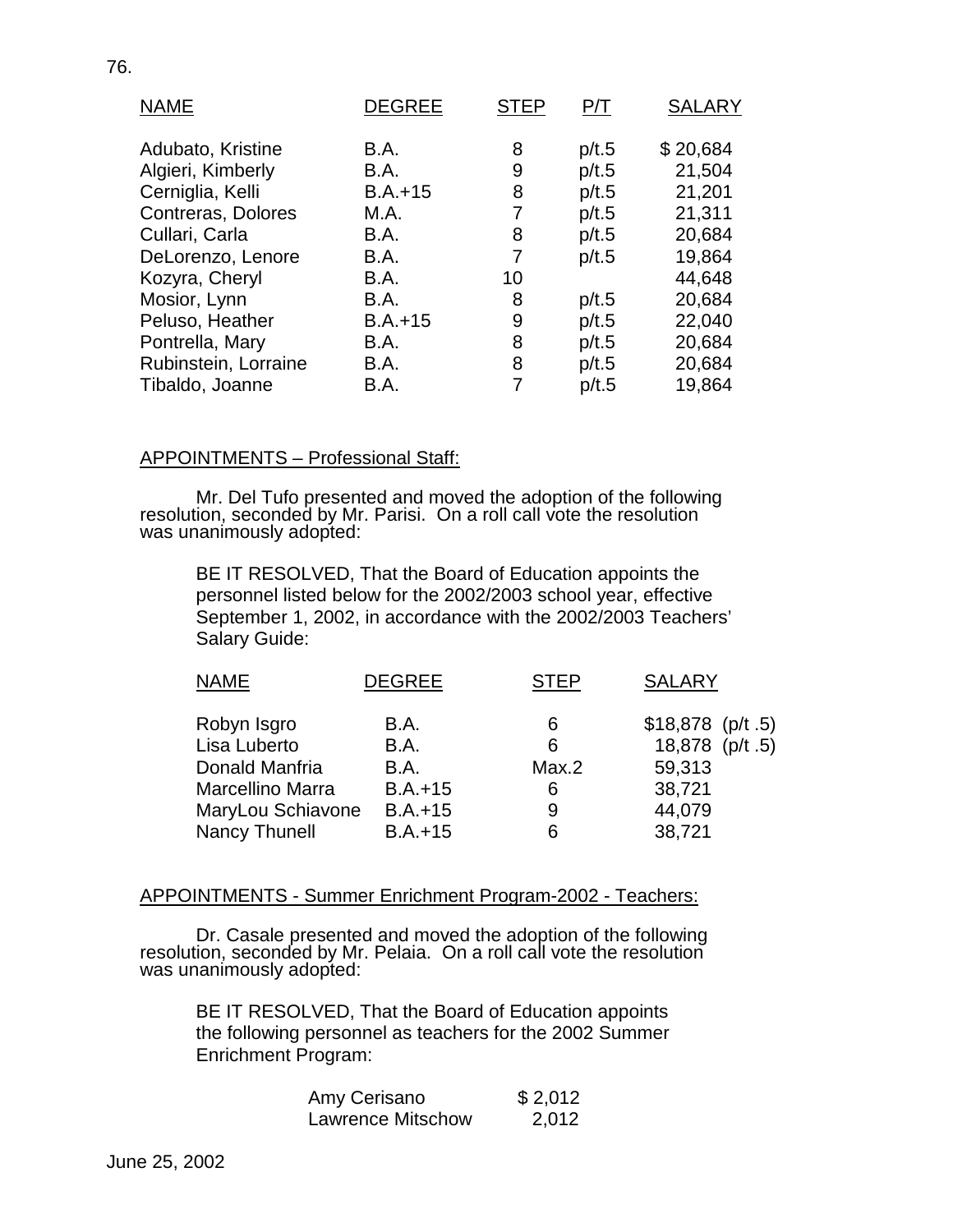# APPOINTMENTS – Summer Enrichment Program-2002 - Aides:

 Mr. Del Tufo presented and moved the adoption of the following resolution, seconded by Dr. Parisi. On a roll call vote the resolution was unanimously adopted:

BE IT RESOLVED, That the Board of Education appoints the following aides to the 2002 Summer Enrichment Program:

| <b>Richard Bolcato</b>   | \$550.00                                                         |
|--------------------------|------------------------------------------------------------------|
| Sean Cefalo              | 550.00                                                           |
| Claudia Marra            | 550.00                                                           |
| Jillian Nardiello        | 550.00                                                           |
| <b>Bethany Syme</b>      | 550.00                                                           |
|                          |                                                                  |
|                          | 375.00                                                           |
| <b>Rene Audette</b>      | 375.00                                                           |
| Crysta Caprio            | 375.00                                                           |
| Michele Castronova       | 375.00                                                           |
|                          |                                                                  |
| <b>Valerie Kercheval</b> | 375.00                                                           |
| Michael Knierim          | 375.00                                                           |
|                          | 375.00                                                           |
| Layne Vicidomini         | 375.00                                                           |
|                          | Alyssa Angotti<br>Raymond DeLorenzi 375.00<br>Sandy Lynn Knierim |

# APPOINTMENTS – Special Education Summer Program:

 Mr. Del Tufo presented and moved the adoption of the following resolution, seconded by Dr. Parisi. On a roll call vote the resolution was unanimously adopted:

BE IT RESOLVED, That the Board of Education appoints the following aides to the 2002 Special Education Summer Program:

| <b>SENIOR AIDES</b> | Christopher Caramucci<br>Nancy Belloso<br><b>Tracy Giuriceo</b><br>Meagan Henry<br>Kelly Layden                                | \$550.00<br>550.00<br>550.00<br>550.00<br>550.00                   |
|---------------------|--------------------------------------------------------------------------------------------------------------------------------|--------------------------------------------------------------------|
| <b>JUNIOR AIDES</b> | Patricia Bernardo<br><b>Grace Misner</b><br><b>Sarah Guider</b><br>Katie Hugin<br><b>Emily Rose</b><br><b>Ashley Purciello</b> | 375.00<br>281.25 (3 weeks)<br>375.00<br>375.00<br>375.00<br>375.00 |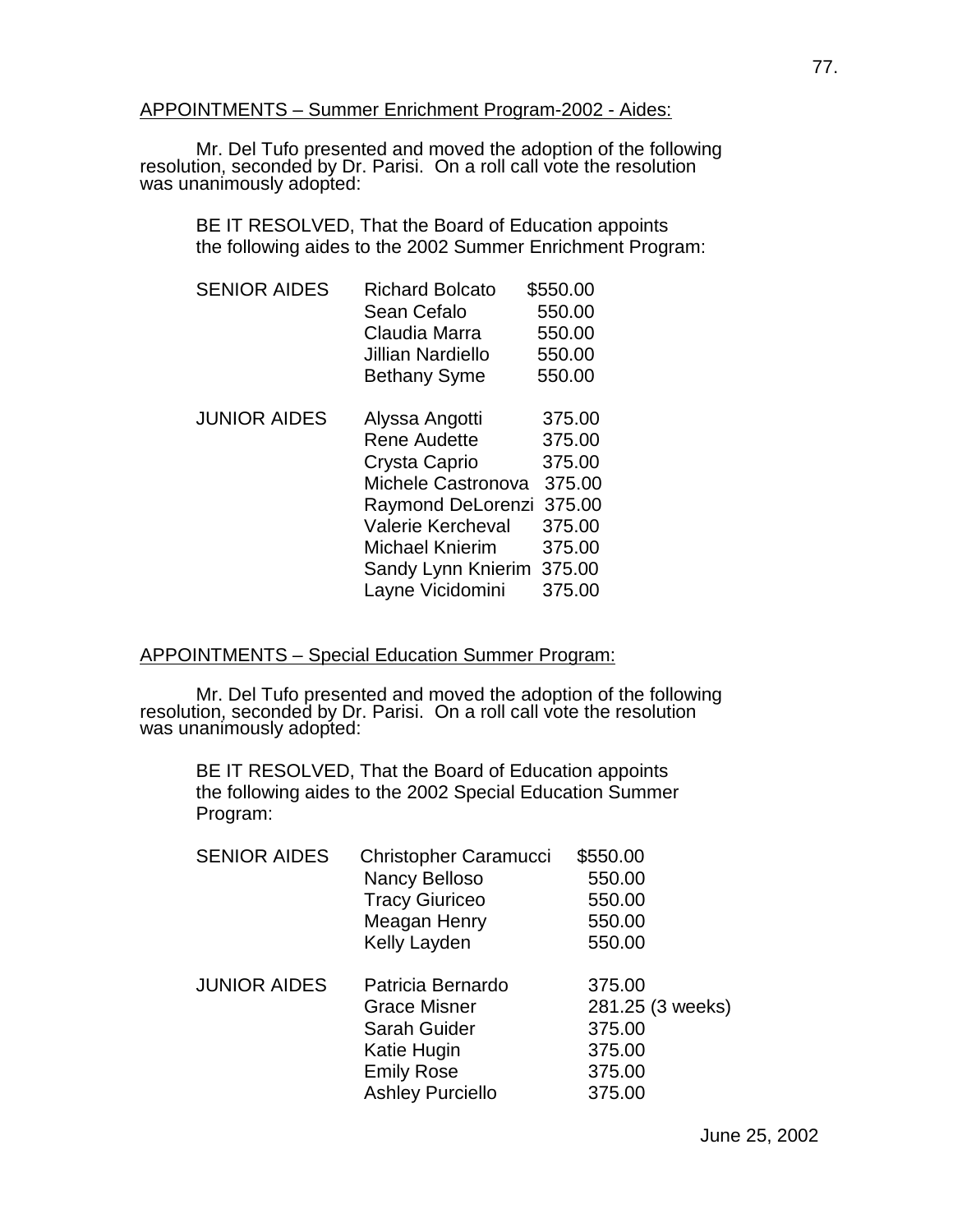| Anjelle Facciponte | 375.00 |
|--------------------|--------|
| Jarrad Nardiello   | 375.00 |

 Mr. Del Tufo presented and moved the adoption of the following resolution, seconded by Dr. Parisi. On a roll call vote the resolution was unanimously adopted:

BE IT RESOLVED, That the Board of Education appoints Carol Ann Ballester as an aide for the 2002 Extended Day Summer Program at the hourly rate of \$10.35, in accordance with the hourly rate established by the Board of Education.

#### APPOINTMENTS - Athletic Coaches - 2002/2003 School Year: ٦

 Mr. Genitempo presented and moved the adoption of the following resolution, seconded by Mr. Pelaia.

BE IT RESOLVED, That the Board of Education approves the athletic appointments listed on the attached Schedule C for the 2002/2003 school year on the salary guide at the classification and step as indicated in accordance with the 2002/2003 coaches salary guide.

Dr. Casale made a motion, seconded by Mr. Genitempo, to amend this resolution by tabling the band appointments and consider those appointments in the near future. On a roll call vote the motion was unanimously approved by the Board.

 The Board then unanimously approved the amended resolution by a roll call vote.

#### APPOINTMENT - Substitutes:

 Mr. Genitempo presented and moved the adoption of the following resolution, seconded by Mr. Pelaia. On a roll call vote the resolution was unanimously adopted:

 BE IT RESOLVED, That the following substitutes be approved for the 2002/2003 school year:

#### Clerical

 Erin Kahn Jennifer Knobloch

#### School Bus Driver

 Thomas Festa \*William S. Lobay

 \*BE IT FURTHER RESOLVED, That the Board approves the applications for emergent hiring as per the state criminal review procedure.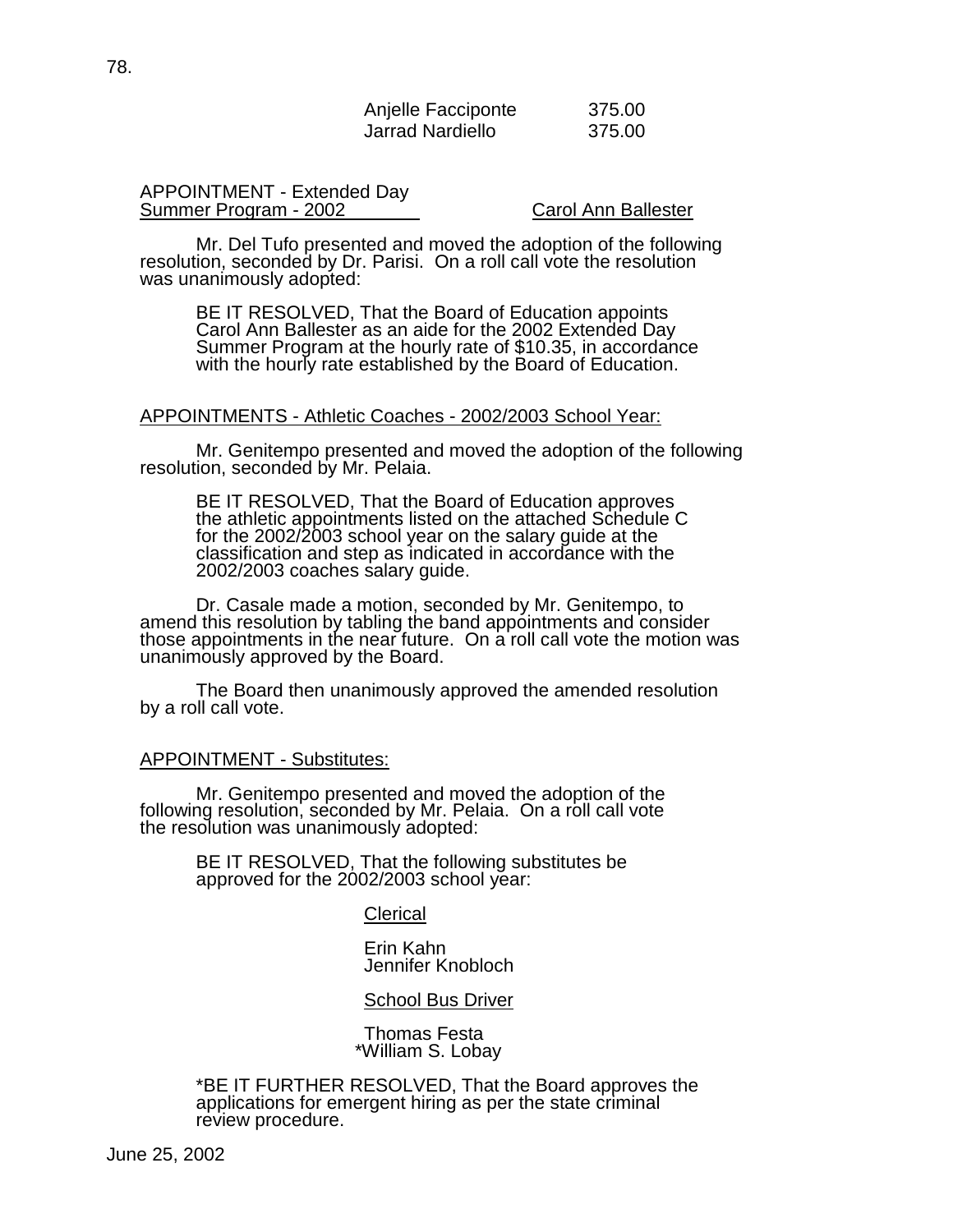# APPOINTMENTS - Nutley Electronics & Technology Team (NETT):

٦ Mr. Genitempo presented and moved the adoption of the following resolution, seconded by Mr. Pelaia. On a roll call vote the resolution was unanimously adopted:

> BE IT FURTHER RESOLVED, That the Board of Education approves the following student appointments for the Nutley Electronics & Technology Team (NETT) at a salary rate of \$7.25 per hour:

 George Abraham **Trevor Faurot** Free Contract Trevor Faurot Jane Kinney Stephen Knobloch Kenneth Mosca Nikunj Patel

# APPOINTMENTS - Additional Summer Custodial Employment:

 Mr. Genitempo presented and moved the adoption of the following resolution, seconded by Mr. Pelaia. On a roll call vote the resolution was unanimously adopted:

> BE IT RESOLVED, That the following personnel be employed as summer custodial employees for the summer of 2002:

|                             | <b>Step</b> | <b>Hourly Rate</b> |
|-----------------------------|-------------|--------------------|
| Ehsan Aliabadi              |             | \$7.25             |
| Joseph Cimo<br>Michael Cook |             | 7.25               |
|                             |             | 7.75               |

# APPOINTMENT OF CUSTODIAN OF RECORDS:

 Mr. Genitempo presented and moved the adoption of the following resolution, seconded by Mr. Pelaia. On a roll call vote the resolution was unanimously adopted:

> BE IT RESOLVED, That in accordance with the New Jersey Open Public Records Act, the Board designates James Mallen, Secretary/Business Administrator, as the Custodian of Government Records, effective July 8, 2002.

# EXTRA COMPENSATION:

 Mr. Genitempo presented and moved the adoption of the following resolution, seconded by Mr. Pelaia. On a roll call vote the resolution was adopted with Mrs. Alamo, Dr. Casale, Mr. Del Tufo, Mr. Genitempo, Dr. Parisi, Mr. Pelaia and Mr. Cafone voting aye and Mr. Olivo abstaining.

BE IT RESOLVED, That the following personnel be paid extra compensation in the amounts indicated for services rendered: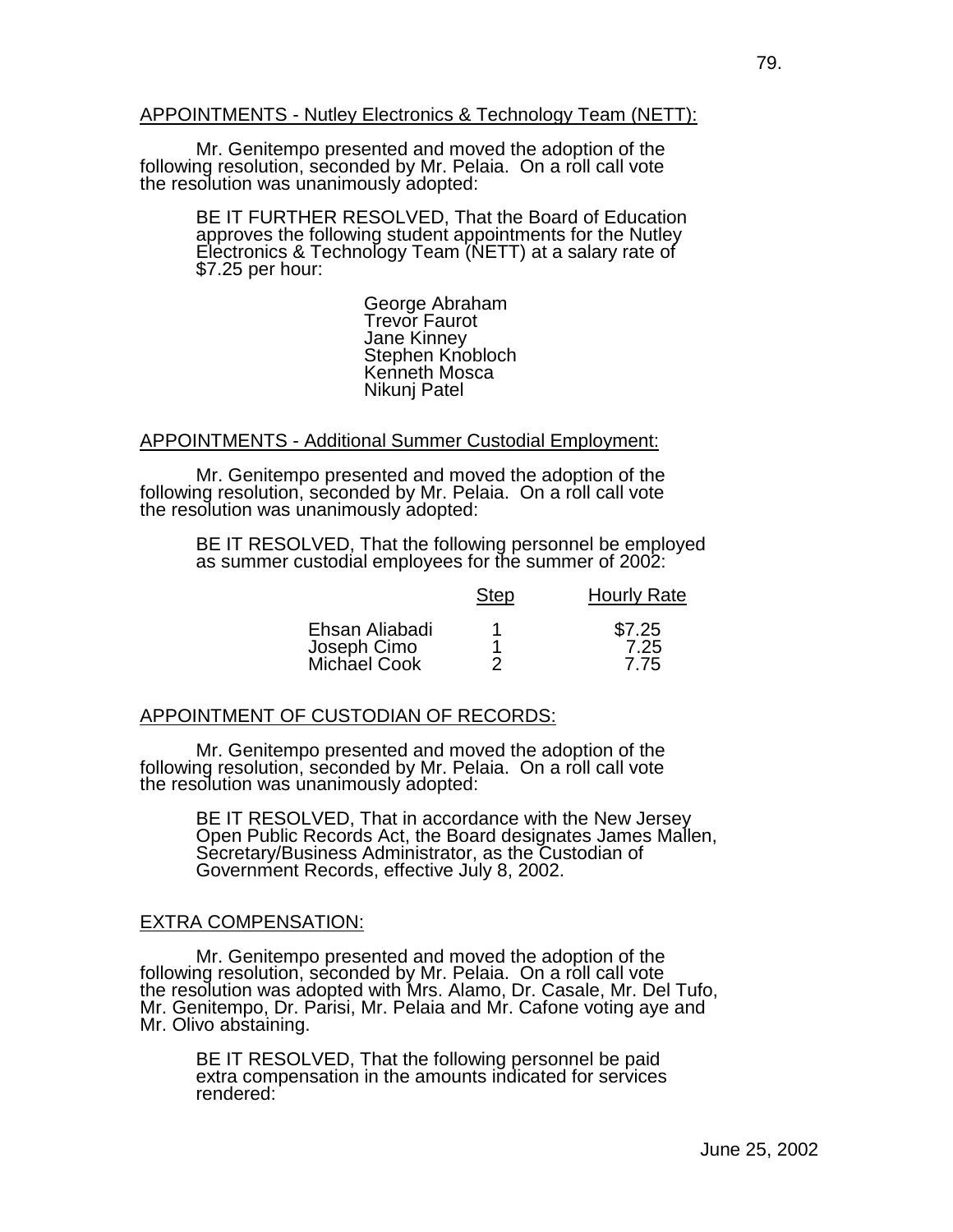# Central Detention Coverage – May, 2002

# **High School**

| <b>AnneMarie Kowalski</b><br>Marcellino Marra<br><b>Cheryl Rossillo</b><br>Peggy Rucinski<br>Louis San Giovanni |       | \$<br>72.40<br>90.50<br>54.30<br>90.50<br>72.40                         |
|-----------------------------------------------------------------------------------------------------------------|-------|-------------------------------------------------------------------------|
| <b>Franklin School</b>                                                                                          |       |                                                                         |
| Joseph Cappello<br><b>Christopher Chern</b><br><b>Becky Pandolfi</b>                                            |       | 90.50<br>181.00<br>36.20                                                |
|                                                                                                                 | Total | \$687.80                                                                |
| <u> Saturday Morning Suspensions – May, 2002</u>                                                                |       |                                                                         |
| <b>High School</b>                                                                                              |       |                                                                         |
| AnneMarie Kowalski<br><b>Marcellino Marra</b>                                                                   |       | \$151.32<br>75.66                                                       |
| <b>Franklin School</b>                                                                                          |       |                                                                         |
| Joseph Cappello                                                                                                 |       | <u>75.66</u>                                                            |
|                                                                                                                 | Total | \$302.64                                                                |
| Payment for Health Dynamics Classes -<br>for months of May and June, 2002:                                      |       |                                                                         |
| <b>Rose Cioffi</b>                                                                                              | Total | \$500.00                                                                |
| P.A.T. Committee Meeting -<br>May 22, 2002:                                                                     |       |                                                                         |
| Nancy Falco<br><b>Suzanne Hagert</b><br><b>Claire Menza</b><br>Rebecca Olivo<br>Lisa Rossi<br>Nikki Vlasakakis  | Total | \$50.10<br>50.10<br>50.10<br>50.10<br>50.10<br><u>50.10</u><br>\$300.60 |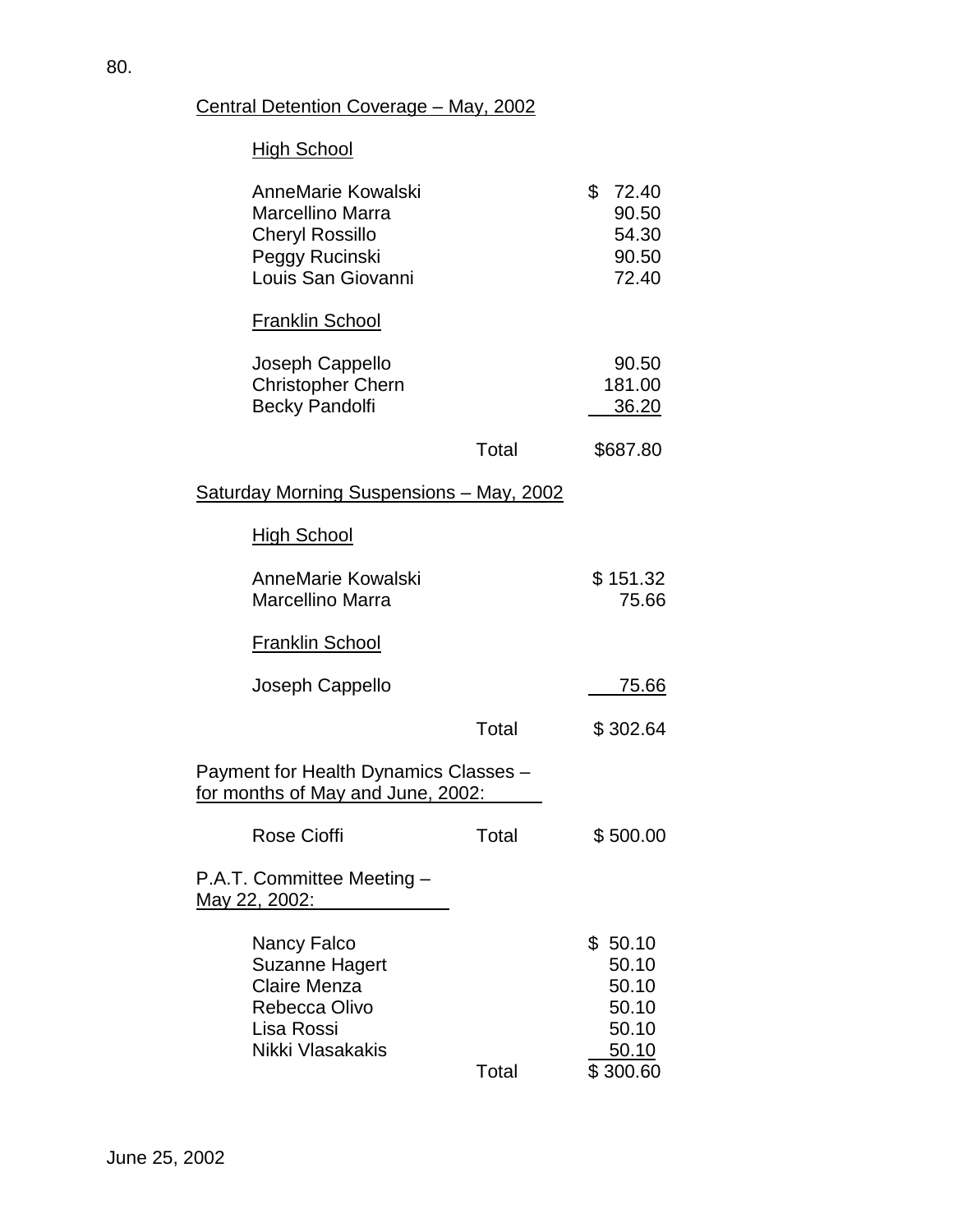| <b>Payment for Conducting In-Service "Social Studies</b><br>Core Curriculum Standards for Elementary Schools" -<br>April 10, 17, May 1, 8 and 14, 2002:                        |       |                                      |
|--------------------------------------------------------------------------------------------------------------------------------------------------------------------------------|-------|--------------------------------------|
| Robert O'Dell                                                                                                                                                                  | Total | \$466.30                             |
| Payment for Conducting In-Service "Strategies for Differentiating<br>and Personalizing the Curriculum in the Elementary Classroom" -<br>March 6, 13, 20, 27 and April 3, 2002: |       |                                      |
| Rebecca Olivo                                                                                                                                                                  | Total | \$434.30                             |
| Payment for Conducting In-Service "Multimedia Applications and<br>Devices on Your Computer" – April 17, 18, May 2, 9, and 22, 2002:                                            |       |                                      |
| <b>Robert Presuto</b>                                                                                                                                                          | Total | \$466.30                             |
| Payment for Extra-Curricula Activities -<br>2001/2002 School Year:                                                                                                             |       |                                      |
| Laura Giangeruso<br>Cynthia DeBonis<br>Louis Manganiello                                                                                                                       |       | \$485.00<br>863.00<br>863.00         |
|                                                                                                                                                                                | Total | \$2,211.00                           |
| P.T.O. Attendance – March, April and May 2002                                                                                                                                  |       |                                      |
| <b>Annmarie Carollo</b><br>Mandi Latronica<br>Pamela Struble                                                                                                                   |       | \$133.60<br>434.20<br><u> 258.85</u> |
| Payment for Working on Revision of the Basic<br>Skills Curriculum - March and April, 2002:                                                                                     | Total | \$826.65                             |
| <b>Marilyn Testa</b><br><b>Patricia Trainor</b>                                                                                                                                |       | \$250.50<br><u>250.50</u>            |
|                                                                                                                                                                                | Total | \$501.00                             |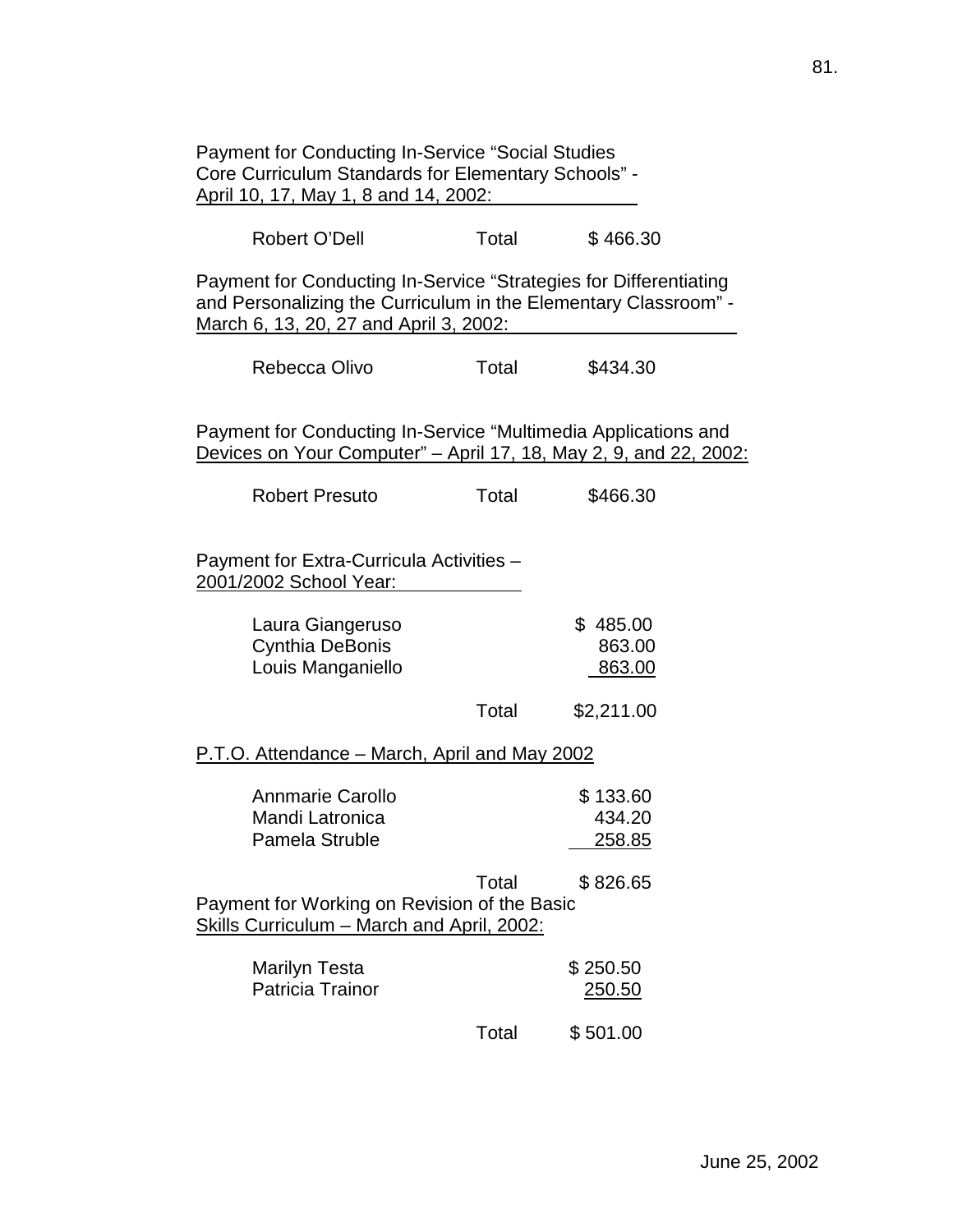# Superintendent's Advisory Council – October 9, 2001 – June 10, 2002:

| <b>Rose Cioffi</b>         | \$<br>93.15 |
|----------------------------|-------------|
| Lillian DeFilippis         | 217.35      |
| Loretta Douglas            | 248.40      |
| <b>Tracy Eagan</b>         | 248.40      |
| <b>Margaret Fuccello</b>   | 217.35      |
| <b>Patricia Griffin</b>    | 248.40      |
| Kathryn Koribanick         | 248.40      |
| Paula Lee                  | 186.30      |
| Ann Mary Mullane           | 186.30      |
| Eileen O'Mara              | 248.40      |
| <b>Susan Rooney</b>        | 248.40      |
| Deborah Schop              | 248.40      |
| <b>Phillip Siculietano</b> | 248.40      |
| Total                      | \$2,887.65  |

 Affirmative Action Committee Meetings – October 18, December 5, 2001 and February 26, 2002:

| <b>Beverly Apple</b><br>Juanita Boutin<br>Cynthia DeBonis<br>Nicole Groninger<br>Gail Kahn<br>Jerilyn Margulies<br>Robert O'Dell<br>Jill Sorensen<br><b>Phillip Siculietano</b> |       | \$  | 86.37<br>57.58<br>86.37<br>28.79<br>86.37<br>28.79<br>57.58<br>57.58<br>57.58 |
|---------------------------------------------------------------------------------------------------------------------------------------------------------------------------------|-------|-----|-------------------------------------------------------------------------------|
|                                                                                                                                                                                 | Total |     | \$547.01                                                                      |
| <b>Character Education - Study Buddies:</b>                                                                                                                                     |       |     |                                                                               |
| Joyce Wood                                                                                                                                                                      | Total | \$. | 485.00                                                                        |
| Intramurals - 5/1/01 - 6/21/01                                                                                                                                                  |       |     |                                                                               |
| Donald Sellari                                                                                                                                                                  | Total |     | \$1,035.60                                                                    |

82.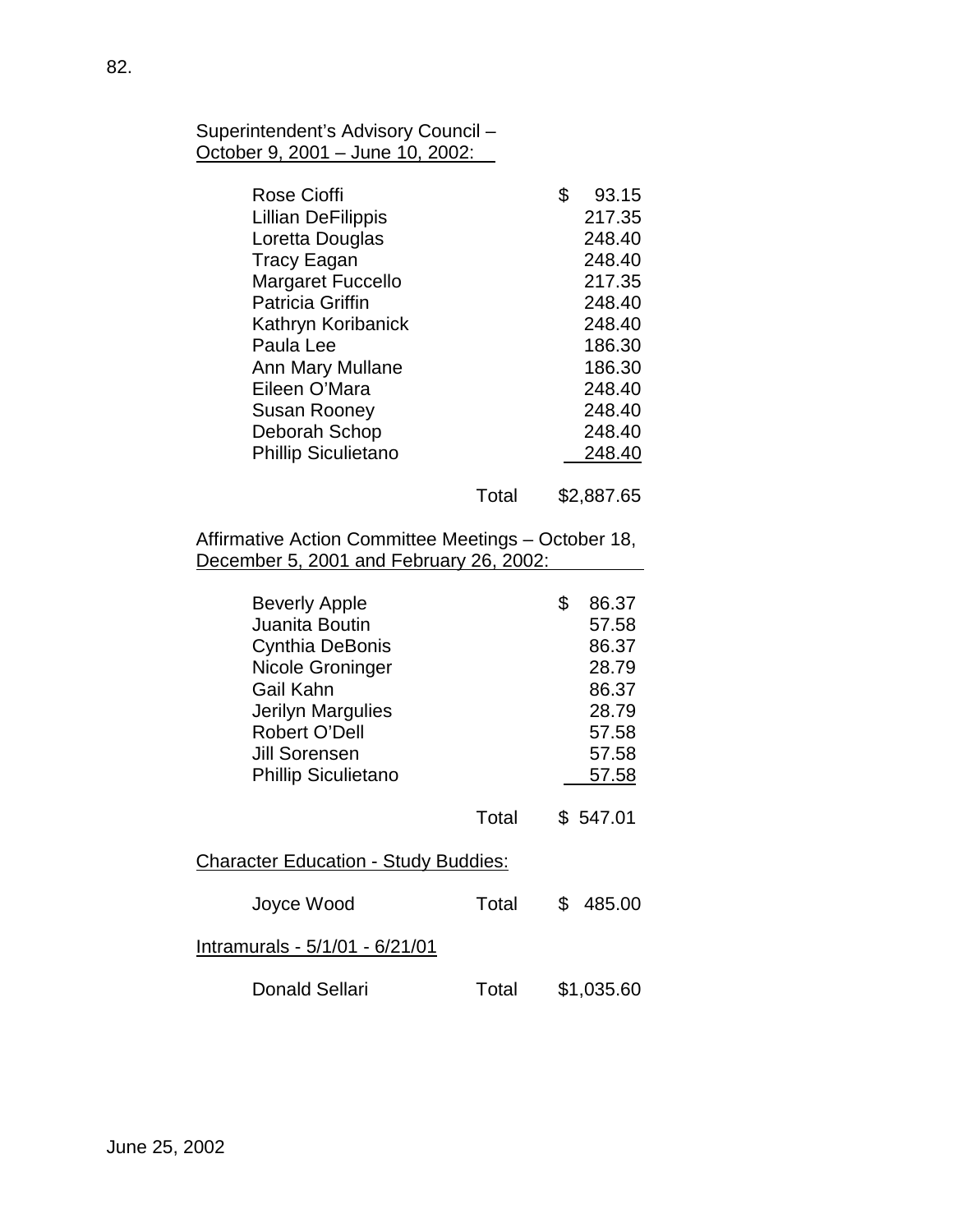# DEPOSITORY OF SCHOOL FUNDS - Valley National Bank:

 Mr. Olivo presented and moved the adoption of the following resolution, seconded by Dr. Casale. On a roll call vote the resolution was unanimously adopted:

BE IT RESOLVED, That the following officers of the following accounts be authorized to sign checks drawn on the accounts, effective July 1, 2002:

Board of Education, N.J. Unemployment James Mallen or Insurance Trust Fund Account **Fund Account** Jean Unglaub

Nutley High School Class of 1997

James Mallen or Jean Unglaub and Kathleen C. Serafino

# DEPOSITORY OF SCHOOL FUNDS - First Union Bank:

 Mr. Olivo presented and moved the adoption of the following resolution, seconded by Dr. Casale. On a roll call vote the resolution was unanimously adopted:

BE IT RESOLVED, That the following officers of the various accounts be authorized to sign checks drawn on the accounts effective July 1, 2002:

|  | <b>Board of Education General Account</b> |  |
|--|-------------------------------------------|--|
|--|-------------------------------------------|--|

| <b>Primary Signatory</b>                           | <b>Alternate Signatory</b>           |
|----------------------------------------------------|--------------------------------------|
| John Cafone, President                             | or Maria Alamo, Vice-President       |
| James Mallen, Secretary                            | or Jean Unglaub, Manager of Accounts |
| David Wilson, Treasurer of<br><b>School Moneys</b> |                                      |
| Board of Education Salary Account                  |                                      |
| James Mallen, Secretary                            | or Jean Unglaub, Manager of Accounts |
| David Wilson, Treasurer of<br><b>School Moneys</b> |                                      |
| <b>Board of Education Cafeteria Account</b>        |                                      |
| James Mallen, Secretary                            | or Jean Unglaub, Manager of Accounts |
|                                                    |                                      |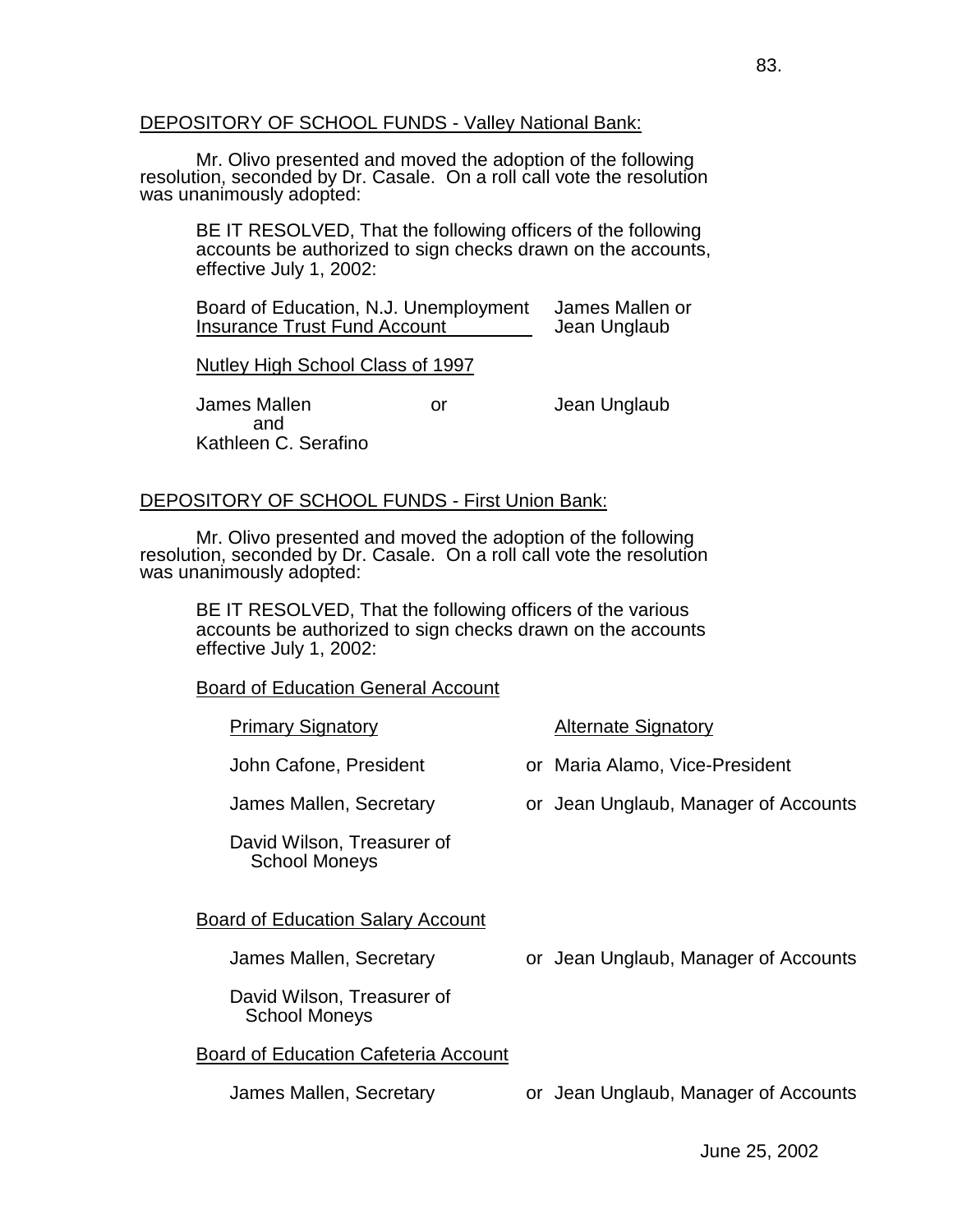BE IT FURTHER RESOLVED, That the First Union Bank be authorized to accept facsimile signatures of the check signing machine.

### TUITION STUDENTS - 2002/2003 School Year:

 Mr. Olivo presented and moved the adoption of the following resolution, seconded by Dr. Casale. On a roll call vote the resolution was unanimously adopted:

BE IT RESOLVED, That the Board approves the enrollment of students, on a tuition basis, for the 2002/2003 school year, pursuant to Board policy and existing employment agreements:

| <b>Number of Students</b> | <b>Grade Level</b> |
|---------------------------|--------------------|
|                           |                    |
|                           |                    |
|                           | Kindergarten       |

### NATIONAL SCHOOL LUNCH PROGRAM - 2002/2003 School Year:

 Mr. Olivo presented and moved the adoption of the following resolution, seconded by Dr. Casale. On a roll call vote the resolution was unanimously adopted:

BE IT RESOLVED, That the Board of Education authorizes entering into an agreement with the State Department of Education for a continuation of the National School Lunch Program in the Nutley Schools for the 2002/ 2003 school year, and

BE IT FURTHER RESOLVED, That the Board of Education hereby designates its Secretary/Business Administrator as the person to be responsible for implementing and carrying out the terms of the agreement.

#### DETERMINING ELIGIBILITY FOR FREE OR REDUCED PRICE MEALS:

 Mr. Olivo presented and moved the adoption of the following resolution, seconded by Dr. Casale. On a roll call vote the resolution was unanimously adopted:

BE IT RESOLVED, That the Board of Education, conforming with state and federal regulations, hereby agrees to the established policy with respect to determining eligibility for free or reduced price meals, and

BE IT FURTHER RESOLVED, That Mrs. Josephine Mleziva, Executive Secretary II, shall determine which individual children are eligible for a free or reduced price meal under the established policy, and

BE IT FURTHER RESOLVED, That the Secretary/Business Administrator shall cause a notice concerning the provisions for free or reduced lunches to be inserted in a newspaper circulating in the school district.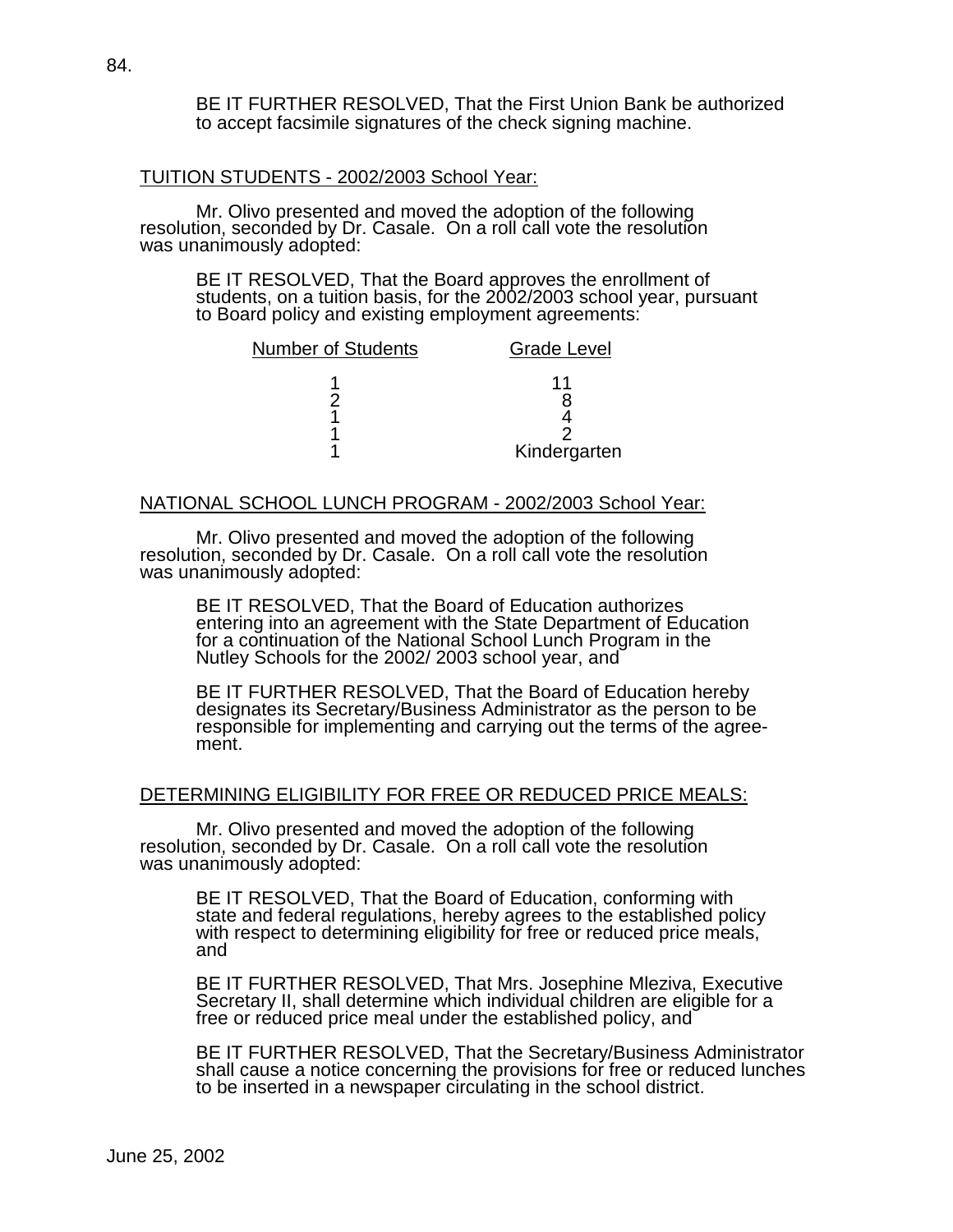# TRANSFER OF FUNDS:

 Dr. Parisi presented and moved the adoption of the following resolution, seconded by Mr. Genitempo. On a roll call vote the resolution was unanimously adopted:

 BE IT RESOLVED, That transfers in the 2001/2002 General Fund Budget be confirmed as follows:

# From To

Account 12-999-260-730 5,500

| Account 11-120-100-101 | 15,000 | Account 11-215-100-101 | 400    |
|------------------------|--------|------------------------|--------|
| Account 11-130-100-101 | 12,000 | Account 11-401-100-101 | 18,500 |
| Account 11-140-100-101 | 12,000 | Account 11-401-100-800 | 1,000  |
| Account 11-999-100-566 | 12,000 | Account 11-402-100-100 | 2,200  |
| Account 11-999-217-100 | 7,000  | Account 11-402-100-800 | 2,500  |
| Account 11-999-218-600 | 2,000  | Account 11-999-100-562 | 3,500  |
| Account 11-999-221-104 | 5,000  | Account 11-999-100-565 | 66,500 |
| Account 11-999-222-600 | 4,500  | Account 11-999-213-100 | 400    |
| Account 11-999-230-530 | 18,000 | Account 11-999-213-300 | 3,000  |
| Account 11-999-262-420 | 15,000 | Account 11-999-216-320 | 5,000  |
| Account 11-999-262-610 | 5,000  | Account 11-999-222-500 | 700    |
| Account 11-999-262-620 | 5,000  | Account 11-999-230-331 | 7,500  |
| Account 11-999-270-108 | 30,000 | Account 11-999-230-590 | 19,000 |
| Account 11-999-270-600 | 6,300  | Account 11-999-230-600 | 1,400  |
|                        |        | Account 11-999-230-890 | 800    |
|                        |        | Account 11-999-240-105 | 2,800  |
|                        |        | Account 11-999-240-500 | 1,500  |
|                        |        | Account 11-999-261-610 | 3,000  |
|                        |        | Account 11-999-270-420 | 2,000  |
|                        |        | Account 11-999-270-890 | 1,200  |
|                        |        | Account 11-999-290-330 | 400    |

\$148,800 \$148,800

# ADOPTION OF POLICY (Second Reading):

 Dr. Parisi presented and moved the adoption of the following resolution, seconded by Mr. Genitempo. On a roll call vote the resolution was unanimously adopted:

BE IT RESOLVED, That the Board of Education adopts the following policy (second reading):

| Policy # 546 (5516) | <b>Remotely Activating Communication</b> | Schedule D |
|---------------------|------------------------------------------|------------|
|                     | Devices - Pagers & Cellular Telephones   |            |

# APPOINTMENT OF ENGINEER:

 Dr. Parisi presented and moved the adoption of the following resolution, seconded by Mr. Genitempo. On a roll call vote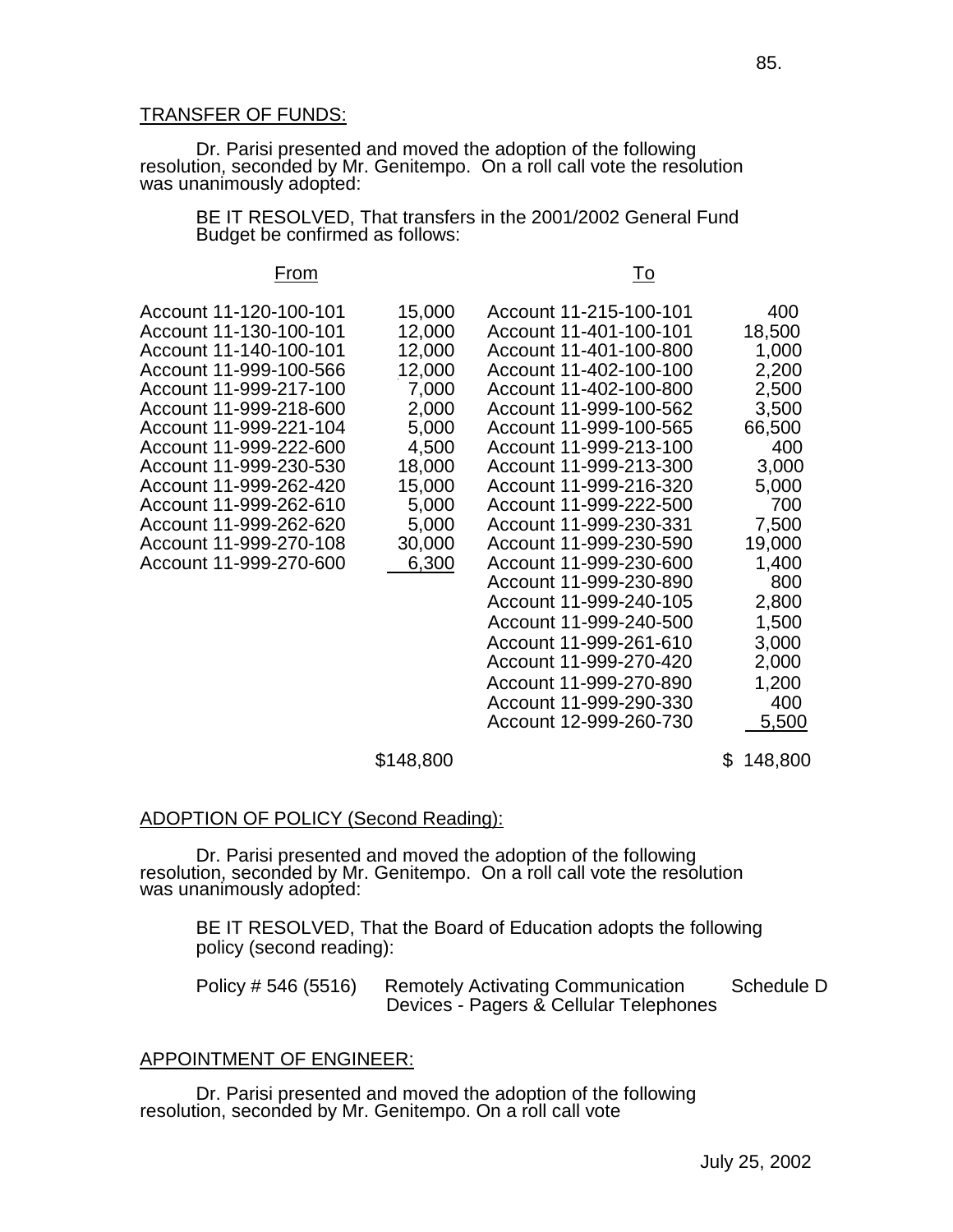the resolution was adopted with Mrs. Alamo, Dr. Casale, Mr. Del Tufo, Mr. Genitempo, Dr. Parisi, Mr. Pelaia and Mr. Cafone voting aye and Mr. Olivo abstaining.

WHEREAS, there exists a need for professional engineering services in connection with the district's energy management program, and

WHEREAS, the firm of Energy for America, Inc., Springfield, NJ is qualified and capable of performing these services, and

WHEREAS, Energy for America, Inc. has submitted a proposal acceptable to the Board of Education for these services, and

WHEREAS, N.J.S.A. 18A:18A-5 provides for the award of contracts for this type of professional service without competitive bidding,

NOW, THEREFORE, BE IT RESOLVED by the Board of Education of the Township of Nutley that the firm of Energy for America, Inc., Springfield, NJ is hereby appointed as the engineering firm for the Nutley Board of Education for energy management services for the 2002/2003 school year at a monthly cost of \$3,859.

#### APPROVAL OF AP LATIN V HONORS:

 Dr. Parisi presented and moved the adoption of the following resolution, seconded by Mr. Genitempo. On a roll call vote the resolution was unanimously adopted:

BE IT RESOLVED, That the Board of Education approves the AP Latin V Honors Curriculum presented at the June 10, 2002 Conference session.

#### APPROVAL OF EMERGENCY MANAGEMENT PLAN:

 Dr. Parisi presented and moved the adoption of the following resolution, seconded by Mr. Genitempo. On a roll call vote the resolution was unanimously adopted:

BE IT RESOLVED, That the Board of Education approves the Emergency Management Plan presented at the June 10, 2002 Conference session.

#### APPROVAL OF SUBMISSION OF LEA PLAN AND APPLICATION FOR BILINGUAL CATEGORICAL AID - 2002-2005:

 Dr. Parisi presented and moved the adoption of the following resolution, seconded by Mr. Genitempo. On a roll call vote the resolution was unanimously adopted:

BE IT RESOLVED, That the Board of Education approves submission of the Bilingual/ESL - Three Year Program Plan 2002-2005.

86.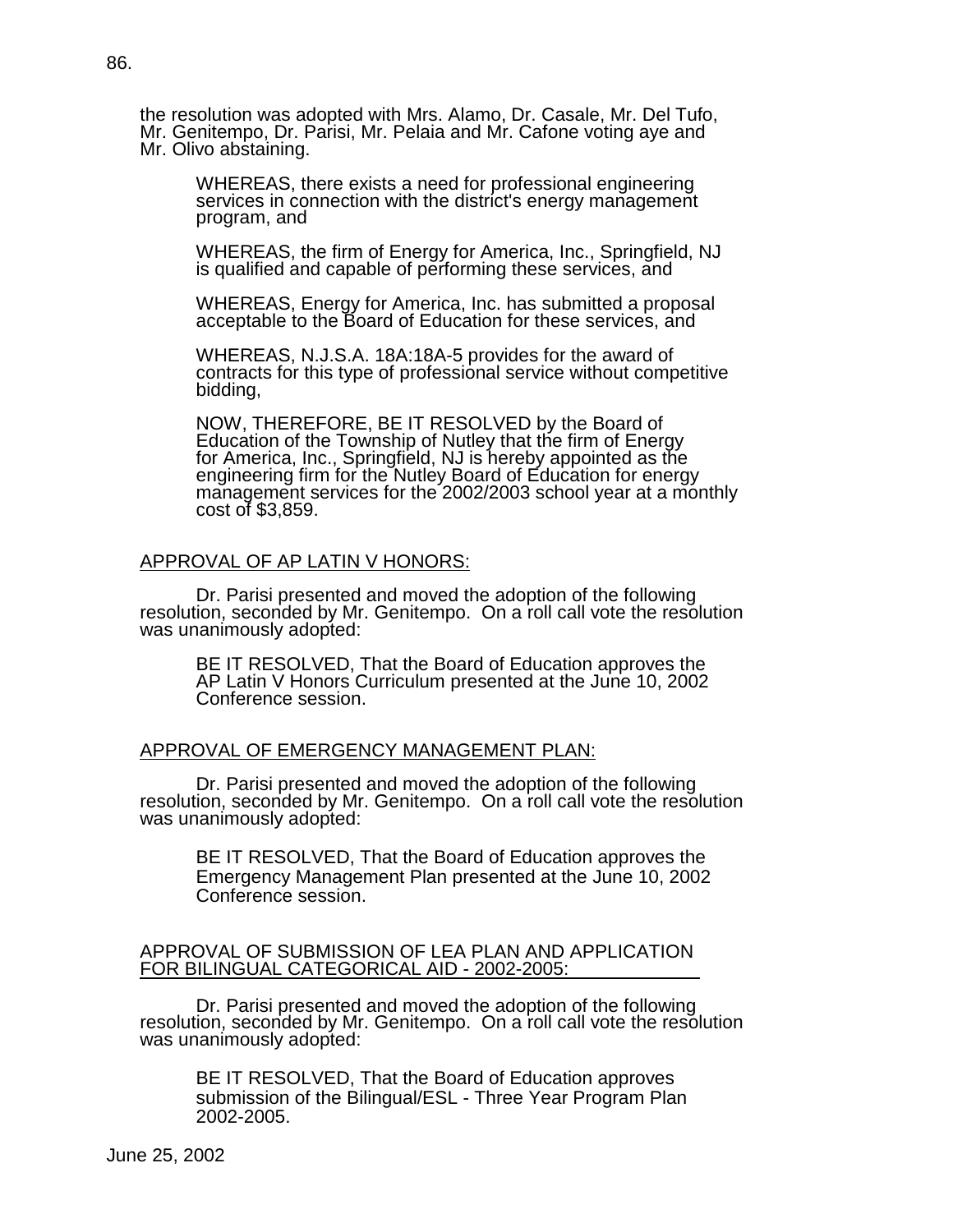### PLACEMENT OF AN OUT-OF-DISTRICT SPECIAL EDUCATION STUDENT - Summer Program 2002 - June 24 - July 23, 2002:

 Mr. Pelaia presented and moved the adoption of the following resolution, seconded by Dr. Casale. On a roll call vote the resolution was unanimously adopted:

BE IT RESOLVED, That the Board of Education approves the placement of an out-of-district special education student from the following classifications:

| <b>District</b> | <b>Students</b> | Classification | Tuition        |
|-----------------|-----------------|----------------|----------------|
| Irvington       |                 | SLD            | 42.10 per diem |

# TRANSPORTATION CONTRACT:

 Mr. Pelaia presented and moved the adoption of the following resolution, seconded by Dr. Casale. On a roll call vote the resolution was unanimously adopted:

BE IT RESOLVED, That the Nutley Board of Education approves a transportation contract, #1PAR SUM, with a parent to provide transportation for one special education student from Nutley to the Bleshman School, Paramus, NJ effective July 2, 2002 through July 31, 2002 at a cost of \$25 per diem. (Subject to approval of the County Superintendent of Schools.)

# TRANSPORTATION CONTRACT:

 Mr. Pelaia presented and moved the adoption of the following resolution, seconded by Dr. Casale. On a roll call vote the resolution was unanimously adopted:

BE IT RESOLVED, That the Nutley Board of Education approves a transportation contract, #2 PAR SUM, with a parent to provide transportation for one special education student from Nutley to the Douglas Developmental Disability Center, New Brunswick, NJ effective July 8, 2002 through August 13, 2002 at a cost of \$50 per diem. (Subject to approval of the County Superintendent of Schools.)

MEMORANDUM OF AGREEMENT WITH LAW ENFORCEMENT OFFICIALS:

Mr. Pelaia presented and moved the adoption of the following resolution, seconded by Dr. Casale. On a roll call vote the resolution was unanimously adopted:

 BE IT RESOLVED, That in accordance with the N.J.A.C. 6:29-10.1et seq., the Board approves the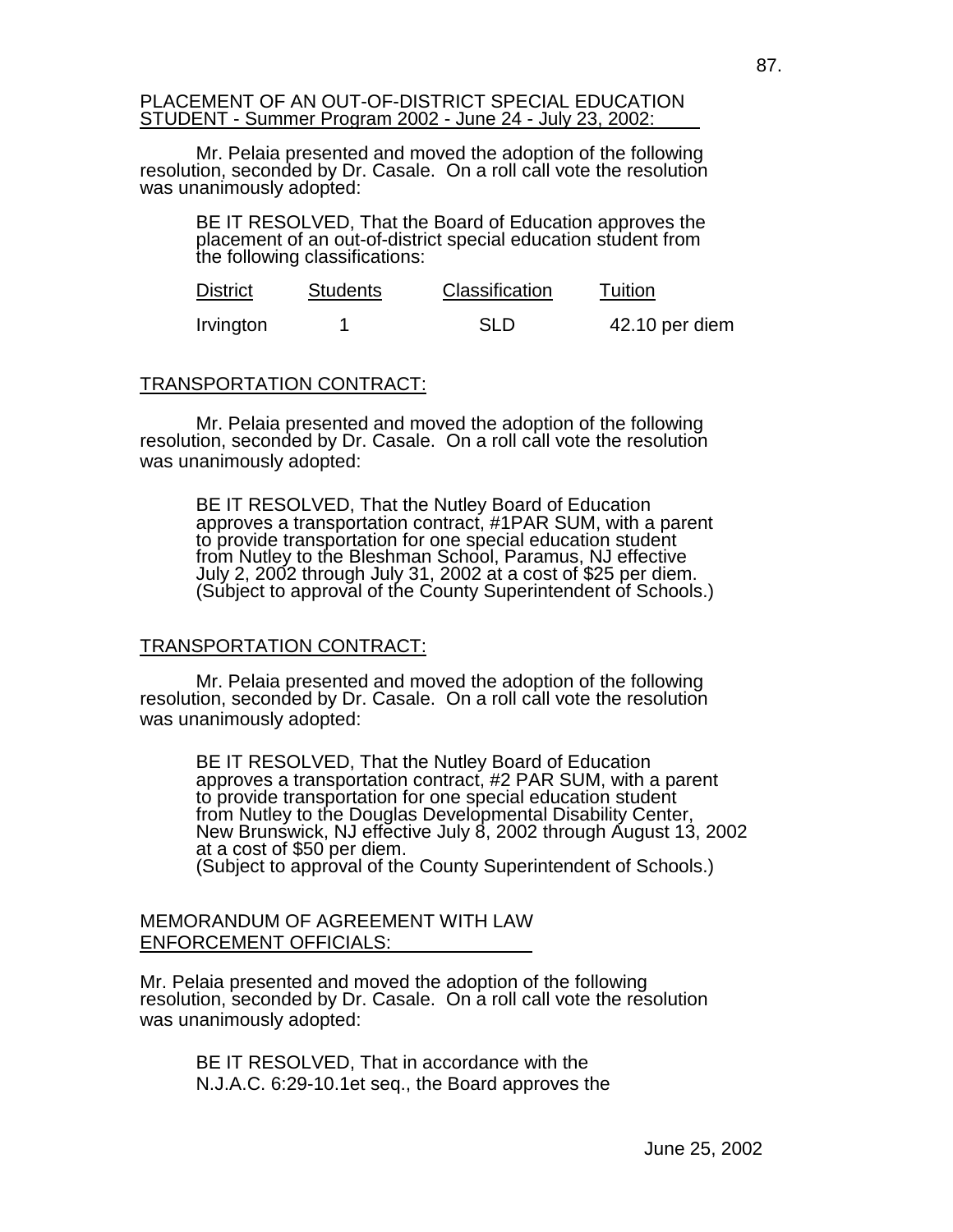Memorandum of Agreement and Addenda between Education and Local and County Law Enforcement Officials, and

 BE IT FURTHER RESOLVED, That this Agreement and Addenda be forwarded to the County Superintendent of Schools for approval.

# WITHDRAWAL FROM NORTHERN NEW JERSEY INTERSCHOLASTIC LEAGUE (N.N.J.I.L.):

 Mr. Pelaia presented and moved the adoption of the following resolution, seconded by Dr. Casale. On a roll call vote the resolution was unanimously adopted:

 BE IT RESOLVED, That the Board of Education hereby authorizes the Superintendent to seek the immediate release and withdrawal from membership in the Northern New Jersey Interscholastic League.

# RENEWAL OF ELECTRICAL CONTRACT:

 Dr. Casale presented and moved the adoption of the following resolution, seconded by Mr. Pelaia. On a roll call vote the resolution was unanimously adopted:

WHEREAS, on June 26, 2000 the Board of Education accepted the bid and awarded a contract to Positive Electric Co., Nutley, NJ for electrical work for the period July 1, 2000- June 30, 2002, and

WHEREAS, the bid specifications included an option for the Board to seek a renewal of the contract for an additional two years, in accordance with N.J.S.A 18A:18A-42, and

WHEREAS, the Board has found the services provided to be effective and efficient, and

WHEREAS, the cost of the contract will be at a rate increase of one percent (1%) from the original contract,

NOW, THEREFORE BE IT RESOLVED, that the Board authorizes the renewal of the contract for electrical work with Positive Electric Co. for the period July 1, 2002 - June 30, 2004.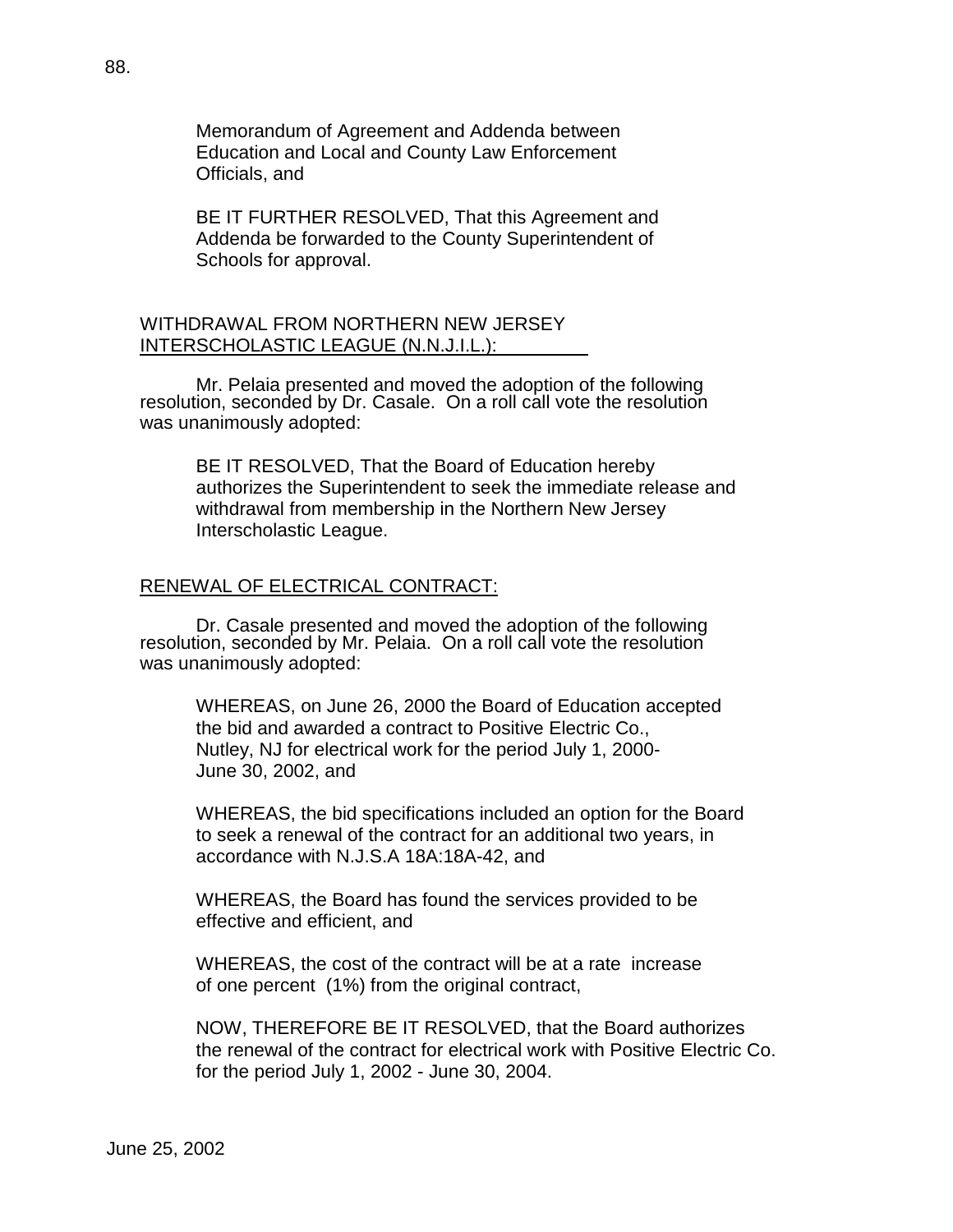# BIDS FOR A DOMESTIC HOT WATER TANK AT - NUTLEY HIGH SCHOOL:

 Dr. Casale presented and moved the adoption of the following resolution, seconded by Mr. Pelaia. On a roll call vote the resolution was unanimously adopted:

WHEREAS, bids for a domestic hot water tank were advertised on May 23, 2002, and

WHEREAS, sealed bids were publicly opened and read aloud on June 13, 2002 at 11:00 a.m. in the office of the Secretary/Business Administrator, and

WHEREAS, the following bids were received in the following amounts:

| Envirocon, LLC<br>Hackettstown                     | \$29,795.00 |     |
|----------------------------------------------------|-------------|-----|
| Excelsior Plumbing Co., Inc.<br><b>Jersey City</b> | \$52,900.00 |     |
| Hammond Contracting Co., Inc.<br><b>Bloomfield</b> | \$46,900.00 |     |
| Manhattan Welding Co.<br><b>Hillside</b>           | \$55,210.00 |     |
| Pennetta & Son<br><b>Jersey City</b>               | \$43,487.00 |     |
| CJ Vanderbeck & Son, Inc.<br>Paterson              | \$38,830.00 | and |
|                                                    |             |     |

WHEREAS, the bid of Envirocon, LLC of Hackettstown, NJ appears to meet all specifications,

NOW, THEREFORE, BE IT RESOLVED, That the Board of Education awards the contract for a domestic hot water tank at Nutley High School to Envirocon, LLC at their low bid price of \$29,795.00.

BIDS FOR SCHOOL MUSIC SUPPLIES AND EQUIPMENT - 2002/2003 School Year:

 Dr. Casale presented and moved the adoption of the following resolution, seconded by Mr. Pelaia. On a roll call vote the resolution was unanimously adopted:

 WHEREAS, bids for school music supplies and equipment were advertised on May 23, 2002, and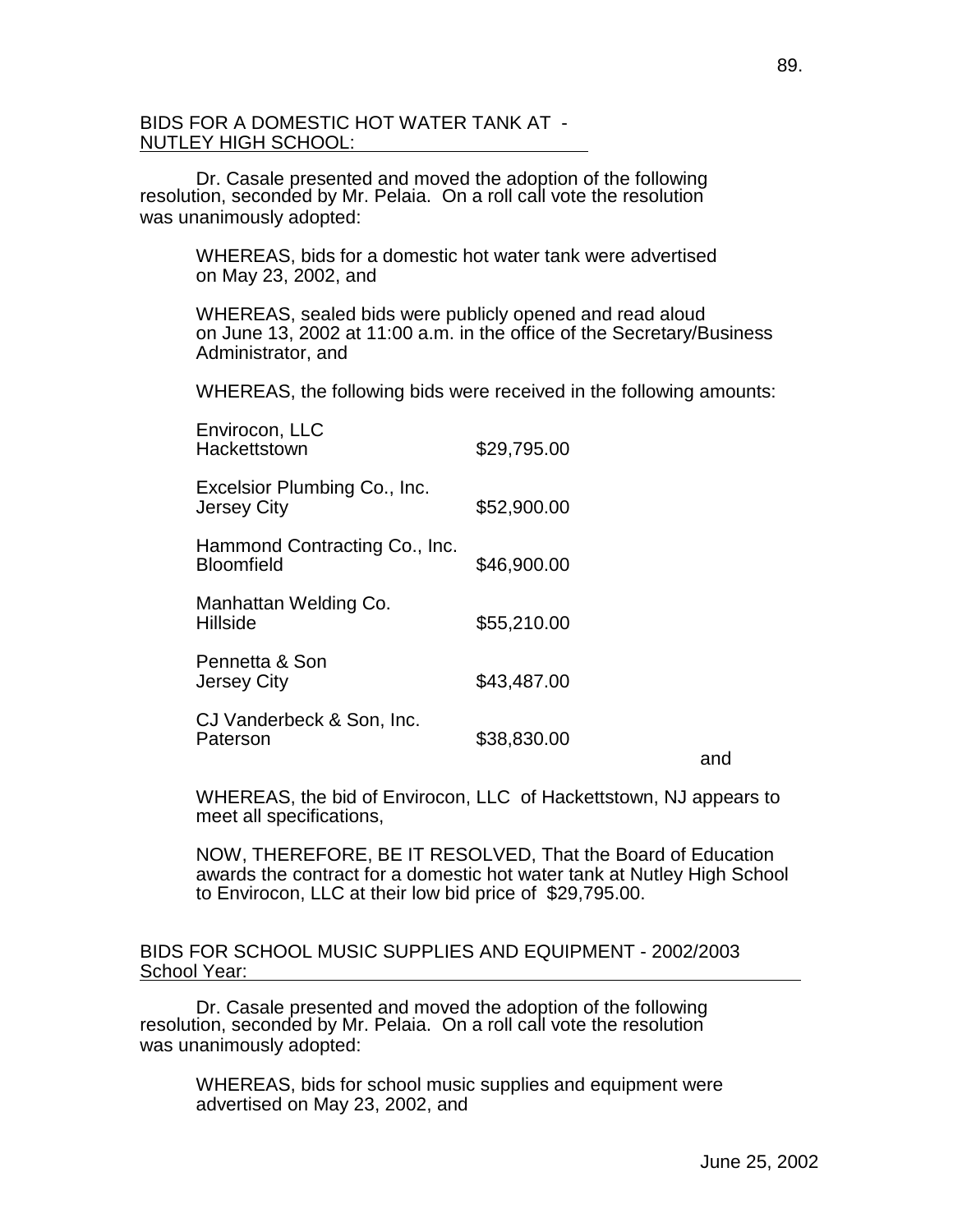WHEREAS, sealed bids for school music supplies and equipment for the 2002/2003 school year were publicly opened and read aloud on June 14, 2002 at 11:00 a.m. in the office of the Secretary of the Board of Education, and

WHEREAS, the following bids were received in the following amounts:

| <b>City Music Center</b><br>Kenilworth, NJ         | \$15,695.38 |
|----------------------------------------------------|-------------|
| Music In Motion, Inc.<br>Plano, TX                 | \$<br>55.95 |
| Music Mall, Inc.<br>Lowell, Massachusetts          | \$20,989.85 |
| National Educational Music Co.<br>Mountainside, NJ | \$11,730.08 |
| Peripole: Bergerault, Inc.<br>Salem, Oregon        | \$2,015.18  |
| <b>Percussion Source</b><br>Coralville, Iowa       | \$3,430.61  |
| Victor's House of Music<br>Paramus, NJ             | \$17,299.15 |
| Wenger Corp.<br>Owatonna, Minnesota                | \$2,202.00  |

 NOW, THEREFORE, BE IT RESOLVED, That the Board of Education awards contracts as follows:

| <b>City Music Center</b>       | S.<br>586.40 |
|--------------------------------|--------------|
| Music Mall, Inc.               | \$4,192.43   |
| National Educational Music Co. | \$5,268.08   |
| <b>Percussion Source</b>       | \$1,348.19   |
| Victor's House of Music        | \$3,022.25   |
| Wenger Corp.                   | \$2,202.00   |

# BIDS FOR SCHOOL ATHLETIC SUPPLIES AND EQUIPMENT - 2002/2003 School Year:

 Dr. Casale presented and moved the adoption of the following resolution, seconded by Mr. Pelaia. On a roll call vote the resolution was unanimously adopted: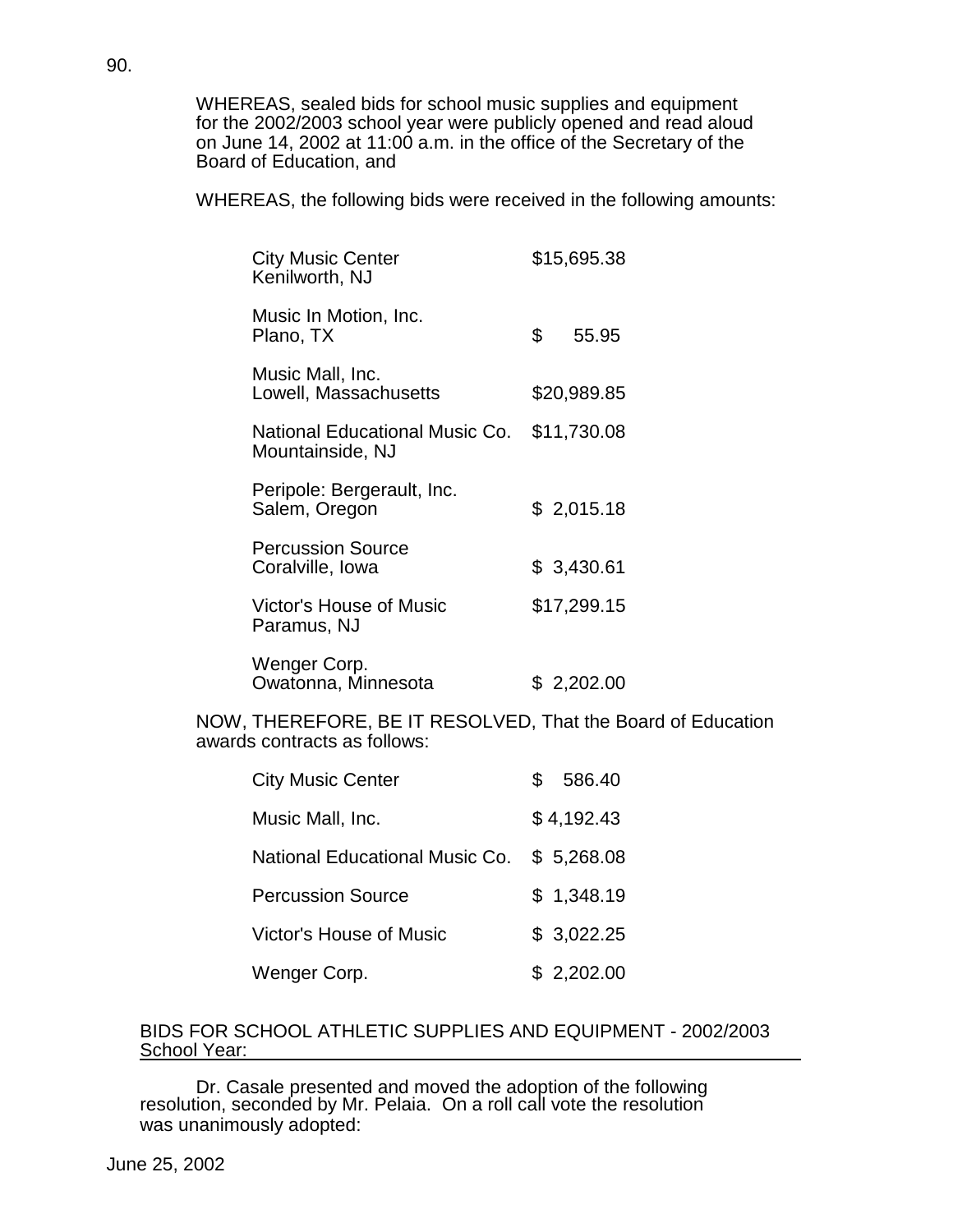WHEREAS, bids for school athletic supplies and equipment were advertised on June 5, 2002, and

 WHEREAS, sealed bids for school athletic supplies and equipment for the 2002/2003 school year were publicly opened and read aloud on June 18, 2002 at 11:00 a.m. in the office of the Secretary of the Board of Education, and

WHEREAS, the following bids were received in the following amounts:

| Aluminum Athletic Equipment<br>W. Conshohocken, PA | \$<br>623.00   |
|----------------------------------------------------|----------------|
| <b>Blue Star Sportswear</b><br>Grand Blanc, MI     | \$1,179.45     |
| <b>Circle Systems</b><br>Easton, PA                | \$10,581.10    |
| Flaghouse<br>Hasbrouk Heights, NJ                  | \$2,908.08     |
| Korney Board Aides, Inc.<br>Roxton, TX             | \$<br>215.25   |
| M-F Athletic Co.<br>Cranston, RI                   | \$<br>1,349.00 |
| Riddell<br>Elyria, OH                              | \$11,856.35    |

 NOW, THEREFORE, BE IT RESOLVED, That the Board of Education awards contracts as follows:

| Aluminum Athletic Equipment | \$<br>274.00 |
|-----------------------------|--------------|
| <b>Blue Star Sportswear</b> | \$1,179.45   |
| <b>Circle Systems</b>       | \$3,468.10   |
| Flaghouse                   | \$<br>928.10 |
| Korney Board Aides, Inc.    | \$<br>185.30 |
| M-F Athletic Co.            | \$1,178.00   |
| Riddell                     | \$7,919.91   |

APPROVAL OF GRANT APPLICATION TO NEW JERSEY DIVISION OF HIGHWAY AND TRAFFIC SAFETY - School Year 2002/2003

Dr. Casale presented and moved the adoption of the following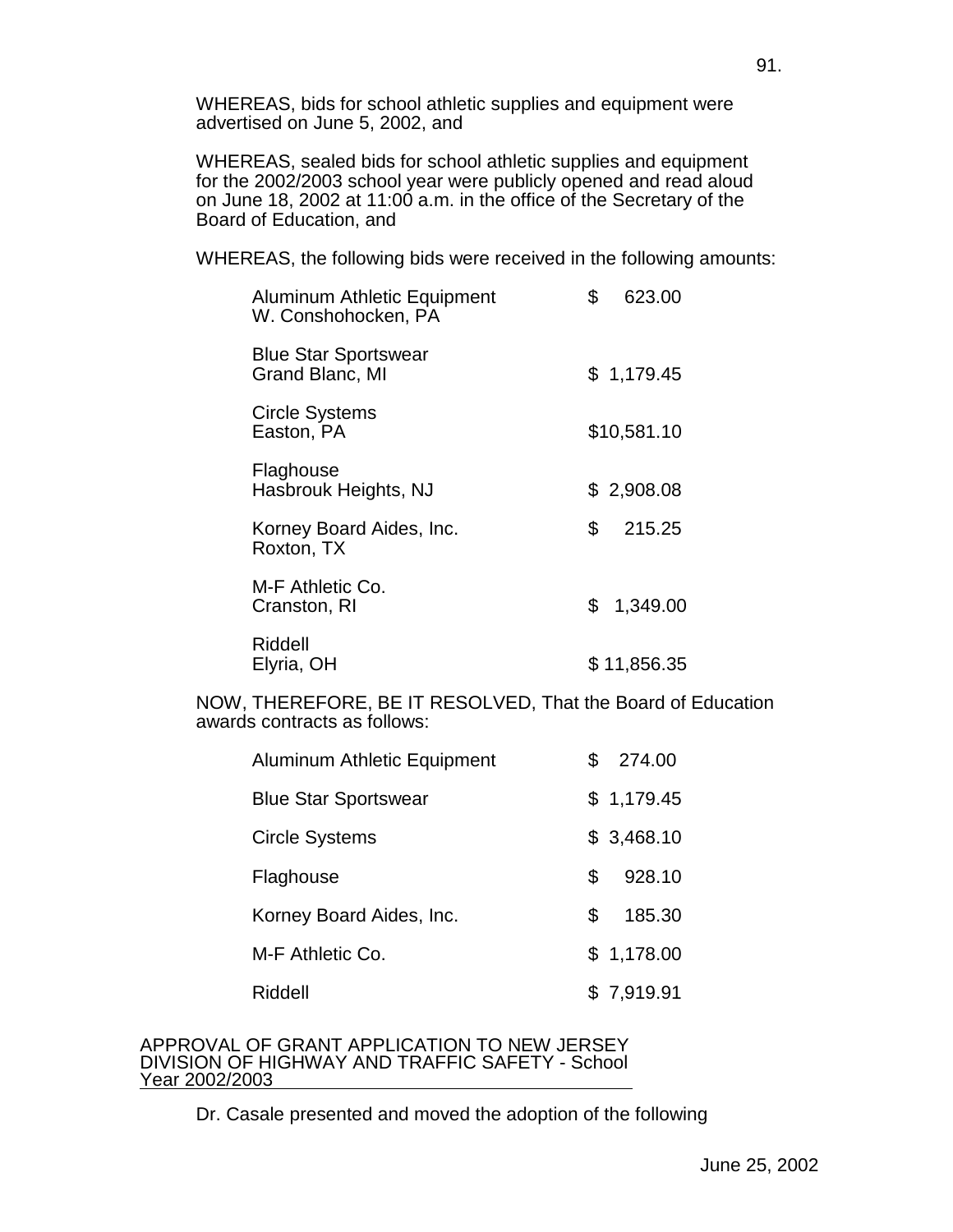resolution, seconded by Mr. Pelaia. On a roll call vote the resolution was unanimously adopted:

BE IT RESOLVED, That the Board of Education approves grant application to New Jersey Division of Highway and Traffic Safety in the amount of \$550.00 for the 2002/2003 school year.

### Memorial: Moreover Miss Irene Weyer

 Mrs. Alamo presented and moved the adoption of the following resolution, seconded by Dr. Casale. The resolution was unanimously adopted by the Board:

WHEREAS, it is with a sense of deep sorrow and regret that the Nutley Board of Education records the death of Miss Irene Weyer on June 3, 2002,

 WHEREAS, Miss Weyer was employed in September, 1947 as an elementary teacher in the Nutley Public Schools and had a distinguished educational career until her retirement in June, 1977, and

WHEREAS, Miss Weyer won the admiration and respect of her fellow educators and exemplified at all times the finest qualities of her profession.

NOW, THEREFORE, BE IT RESOLVED, That the Board of Education of the Township of Nutley extends deepest sympathy to the members of her family, and

BE IT FURTHER RESOLVED, That this resolution be made a part of the minutes of this meeting and a copy sent to the members of her family.

# APPROVAL FOR EXTENDED SCHOOL YEAR PROGRAMS – Summer 2002:

 Mr. Del Tufo presented and moved the adoption of the following resolution, seconded by Mr. Genitempo. On a roll call vote the resolution was unanimously adopted:

BE IT RESOLVED, That the Board of Education approves the extension of school year programs in the following areas:

 2 Autistic students at Allegro School, Cedar Knolls, NJ July 8-August 16, 2002 – Tuition \$9,030 per student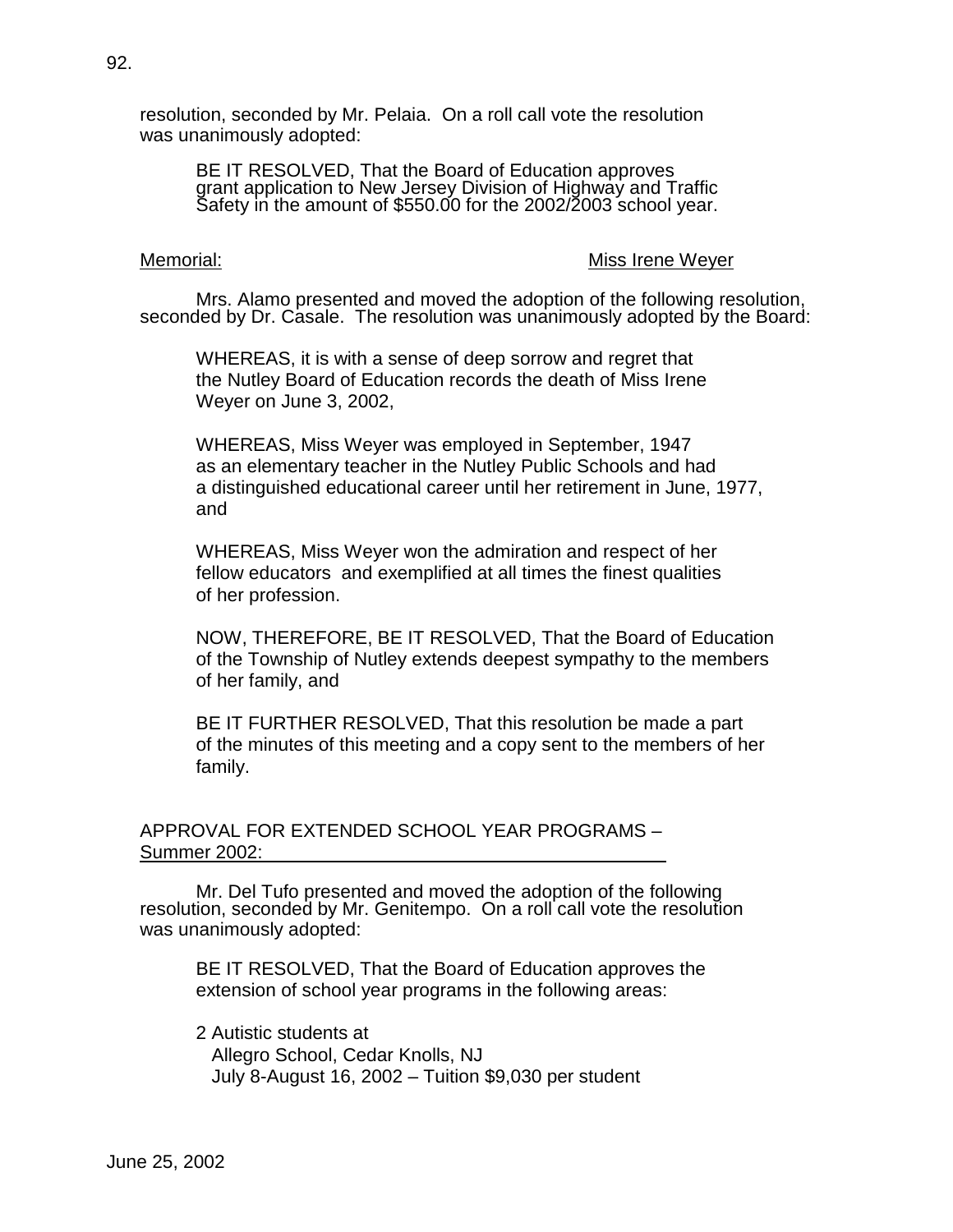- 2 Mild Cognitively Impaired students at Bergen Center for Child Development, Haworth, NJ July 1-July 31, 2002 – Tuition \$3,468.99 per student
- 2 Multiply Disabled students at Bleshman School, Paramus, NJ July 2-July 31, 2002 – Tuition \$2,900 per student
- 2 Multiply Disabled students at Cerebral Palsy Center, Edison, NJ July 1-August 2, 2002 – Tuition \$6,670 per student
- 2 Preschool handicapped students
- 1 Autistic student
- 1 Emotionally Disturbed student at Children's Institute, Verona, NJ July 2-July 31, 2002 – Tuition \$3,780 per student
- 1 Specific Learning Disability student at Children's Learning Center, Cedar Knolls, NJ July 8-August 16, 2002 – Tuition \$6,215.70
- 1 Autistic student at Douglas Developmental Disabilities Center – New Brunswick, NJ June 24-August 13, 2002 – Tuition \$11,938.40
- 1 Specific Learning Disability student at ECLC – Chatham, NJ July 2-July 31, 2002 - Tuition \$141.53 per diem
- 1 Auditorily Impaired Deaf student at Godwin School, Midland Park, NJ July 2-July 31, 2002 - Tuition \$2,900
- 1 Preschool handicapped student at Horizon School, Livingston, NJ July 8-August 16, 2002 – Tuition \$6,570.60
- 1 Autistic student at Midland School, North Branch, NJ July 2-August 14, 2002 – Tuition \$152.60 per diem
- 1 Preschool Handicapped student at Montclair State Demonstration Program, Upper Montclair, NJ June 24-August 8, 2002 – Tuition \$8,505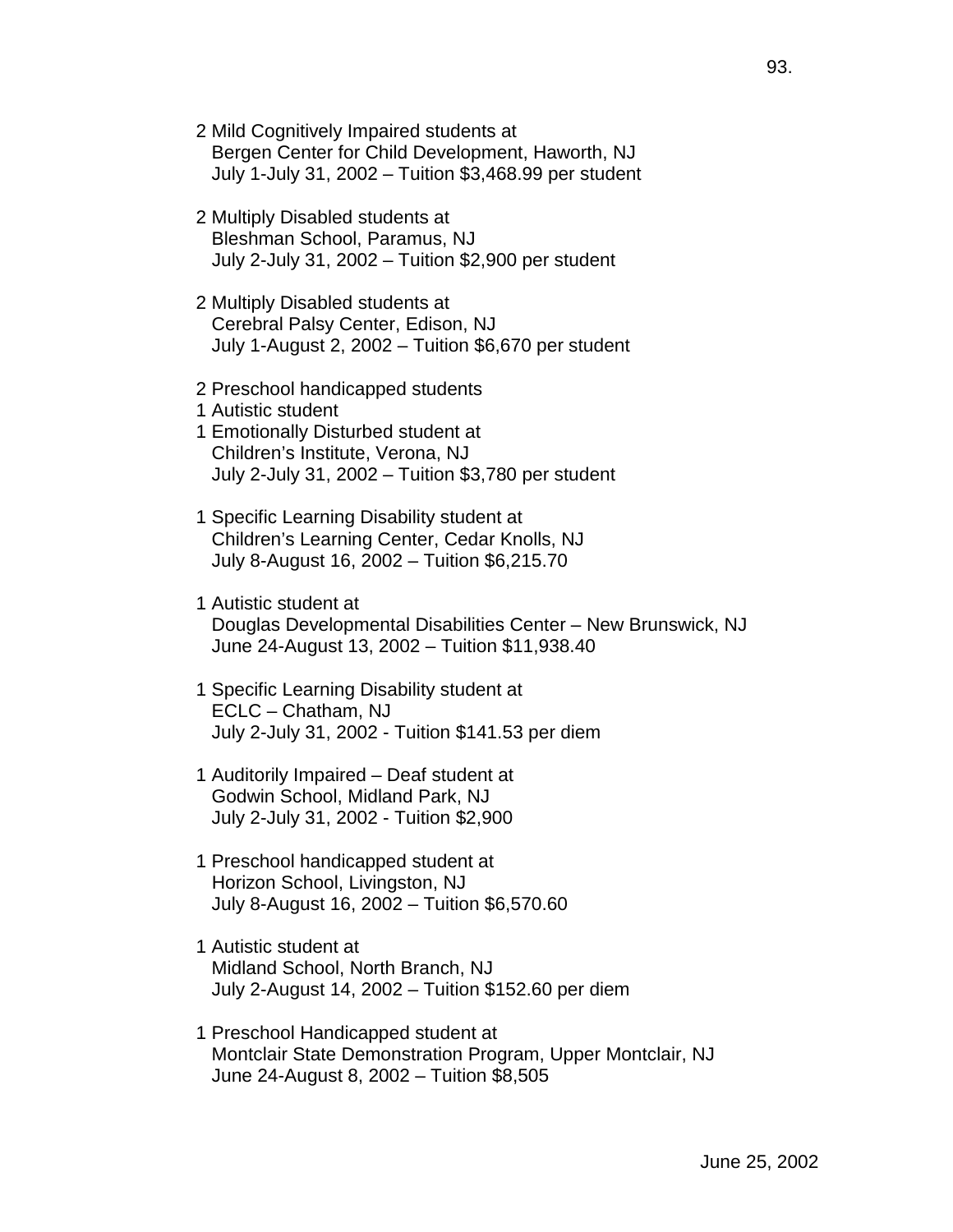- 1 Emotionally Disturbed student at Phoenix Learning Center, Nutley, NJ July 1-July 26, 2002 – Tuition \$3,780
- 1 Multiply Disabled student at Regional Day School, Millburn, NJ July 2-July 31, 2002 – Tuition \$2,975
- 1 Emotionally Disturbed student at Sage Day School, Boonton, NJ June 26-July 31, 2002 – Tuition \$1,960
- 1 Autistic student at Sawtelle Learning Center, Montclair, NJ July 5-July 31, 2002 – Tuition \$219.27 per diem
- 1 Autistic student 1 Preschool Handicapped student at Shaler Academy, Ridgefield, NJ July 1-August 13, 2002 – Tuition \$205.68 per diem per student
- 1 Autistic student at Slocum/Skewes School, Ridgefield, NJ July 1-August 13, 2002 – Extended School year tuition included in yearly tuition.
- 1 Preschool Disabled student 1 Emotionally Disturbed student at Therapeutic School, Belleville, NJ July 1-July 29, 2002 – Tuition \$206.78 per diem per student
- 1 Auditorily Impaired Hard of Hearing student at Union Street School, Hackensack, NJ July 2-July 31, 2002 – Tuition \$2,900
- 1 Emotionally Disturbed student 1 Specific Learning Disability student at Windsor Learning Center, Pompton Lakes, NJ July 8-August 16, 2002 – Tuition \$6,160.20 per student

# **ESTABLISH POSITION: ESTABLISH POSITION:**

 Mr. Olivo presented and moved the adoption of the following resolution, seconded by Mr. Genitempo. On a roll call vote the resolution was unanimously adopted: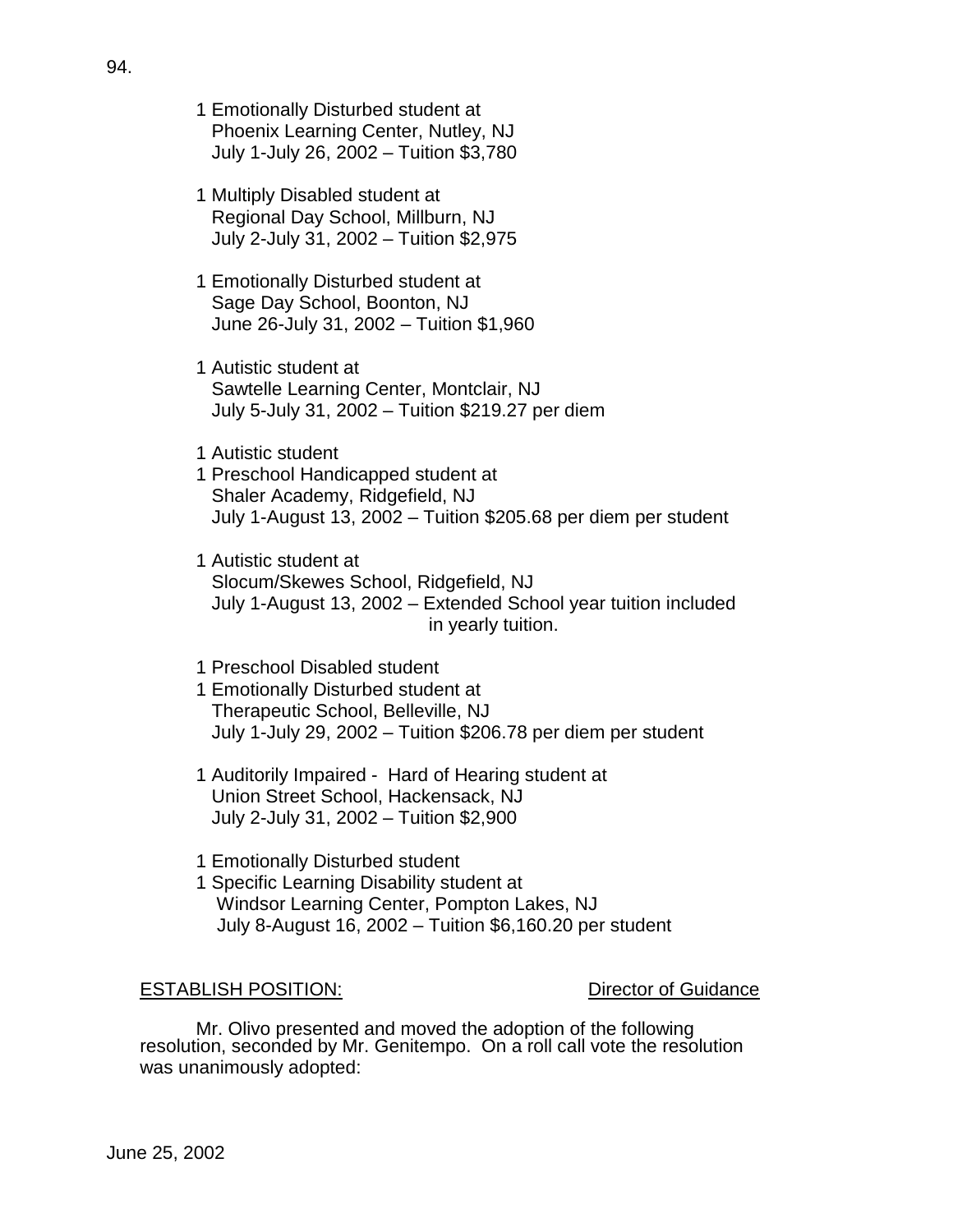BE IT RESOLVED, That the Board of Education approves the position of Director of Guidance.

 Dr. Serafino added that this is not an additional position but a change of title and job responsibilities.

# REAPPOINTMENT - Non-Tenured Staff: Cynthia Lynch

 Dr. Casale presented and moved the adoption of the following resolution, seconded by Mr. Pelaia. On a roll call vote the resolution was unanimously adopted:

 BE IT RESOLVED, That the Board of Education approves the reappointment of Cynthia Lynch as teacher for the 2002/2003 school year, at the annual salary of \$20,684, B.A. - 8 (p/t .5), in accordance with the 2002/2003 Teachers' Salary Guide.

# AMENDING RESOLUTION - 2002 Summer School:

 Mrs. Alamo presented and moved the adoption of the following resolution, seconded by Dr. Parisi. On a roll call vote the resolution was unanimously adopted:

 BE IT RESOLVED, That the resolution Appointments - 2002 Summer School, adopted at the May 29, 2002 Board meeting, be amended as follows:

> Delete: Denis Williams

 Add: Christopher Rosati

# REAPPOINTMENTS – District-Wide Employees:

 Dr. Parisi presented and moved the adoption of the following resolution, seconded by Mr. Pelaia. On a roll call vote the resolution was unanimously adopted:

BE IT RESOLVED, That the district-wide employees listed below be reappointed for the 2002/2003 school year at the salaries indicated: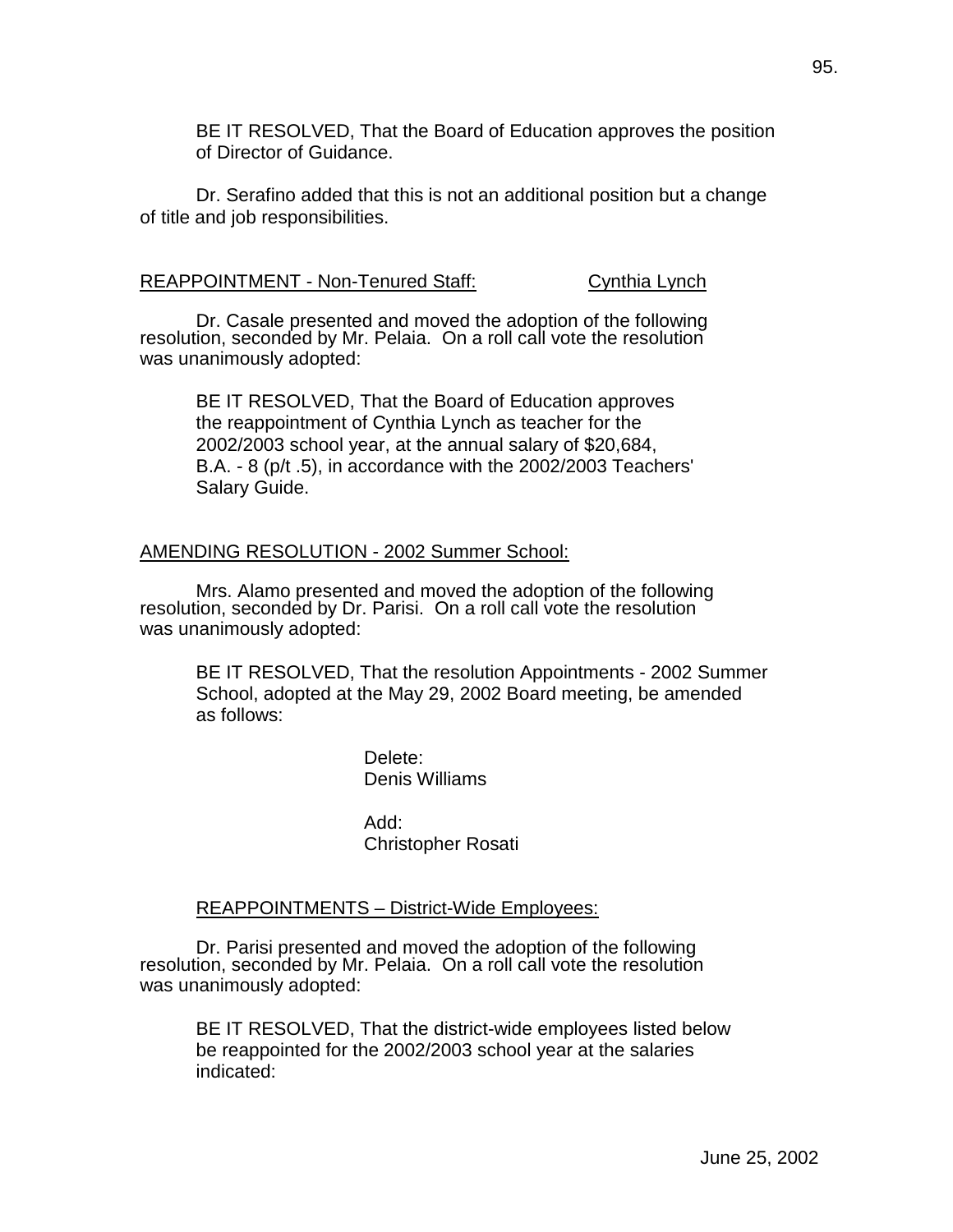|                                            | 2002/2003<br>Salary __ | Longevity |
|--------------------------------------------|------------------------|-----------|
| <b>Superintendent of Schools</b>           |                        |           |
| Kathleen C. Serafino                       | \$144,065              |           |
| <b>Assistant Superintendent of Schools</b> |                        |           |
| James S. Vivinetto                         | 126,175*               |           |
| <b>Administrative Assistant</b>            |                        |           |
| Oblack, Dennis                             | 60,300                 |           |
| <b>Manager of Accounts</b>                 |                        |           |
| Unglaub, Jean                              | 64,095                 | 3,800     |
| <b>Bookkeeper</b>                          |                        |           |
| Layden, Linda                              | 43,246                 |           |
| <b>Manager of Buildings &amp; Grounds</b>  |                        |           |
| <b>Philip Nicolette</b>                    | 69,725                 | 1,200     |
| Cafeteria Director                         |                        |           |
| Scarpa, Linda                              | 56,132                 | 1,450     |
| <b>Transportation Coordinator</b>          |                        |           |
| Calicchio, Lu Ann                          | 44,205                 |           |
| <b>Occupational Therapist</b>              |                        |           |
| Cargill, Donna                             | 50,500                 |           |
| <b>Computer Operations Coordinator</b>     |                        |           |
| DeAngelis, Candy                           | 52,136                 | 3,400     |
| Director, Extended Day Program             |                        |           |
| Cervasio, Maria                            | 56,700                 |           |
| <b>Computer Network Technician</b>         |                        |           |
| Viemeister, lan                            | 50,173                 |           |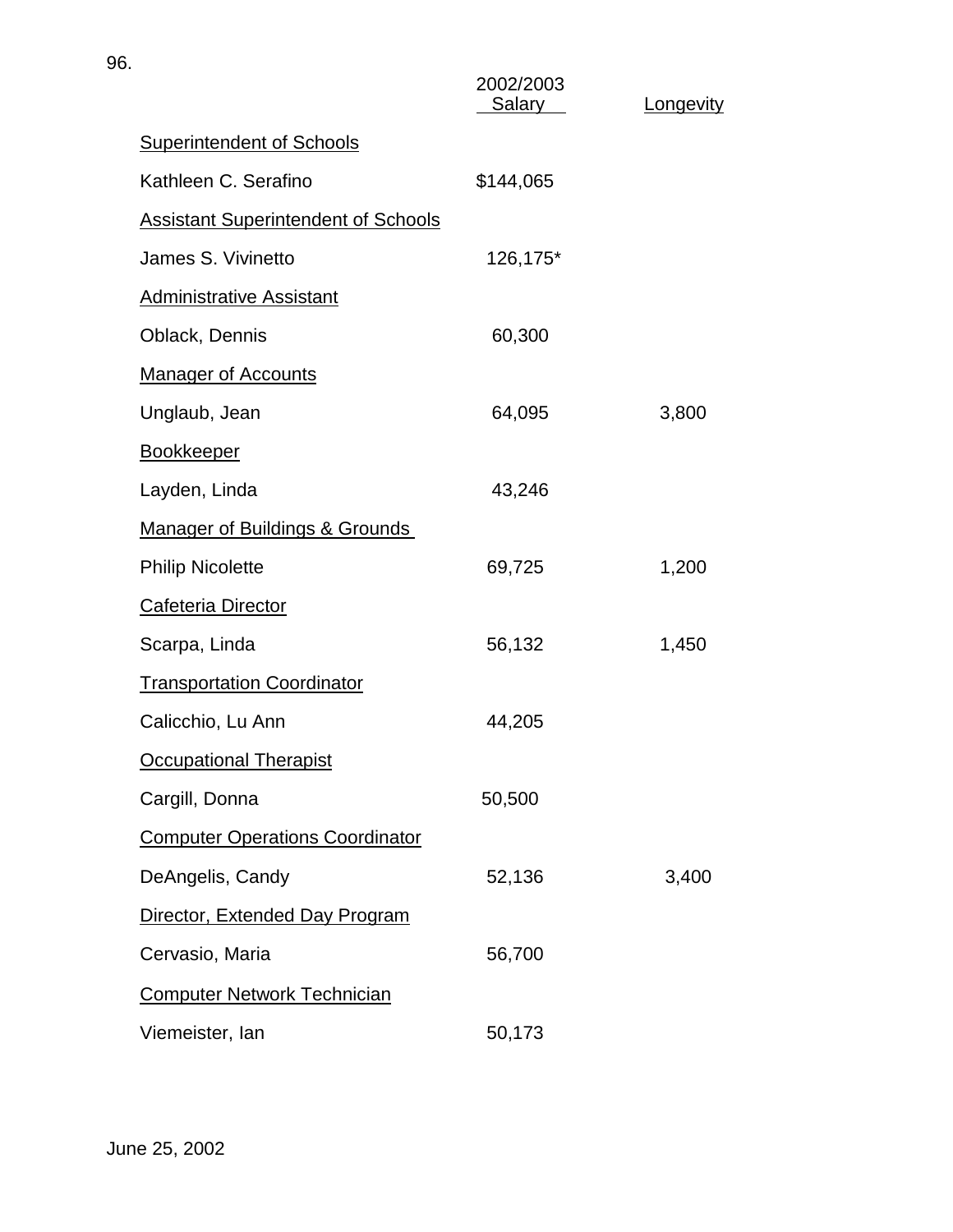|                                                            | 2002/2003<br><b>Salary</b>         | Longevity                          |
|------------------------------------------------------------|------------------------------------|------------------------------------|
| <b>Computer Technician</b>                                 |                                    |                                    |
| Moreo, George                                              | 39,590                             |                                    |
| <b>Athletic Trainer</b>                                    |                                    |                                    |
| Cummings, Linette                                          | 45,900                             |                                    |
| <b>Treasurer of School Moneys</b>                          |                                    |                                    |
| Wilson, David                                              | 6,798                              |                                    |
| <b>School Physicians</b>                                   |                                    |                                    |
| Prystowsky, Barry, M.D.<br>Vonroth, William, M.D.          | 14,428<br>10,180                   |                                    |
| <b>Coordinator of Music Education</b>                      |                                    |                                    |
| Vitkovsky, John                                            | 6,238                              |                                    |
| <b>Guidance Coordinator</b>                                |                                    |                                    |
| Starace, Anne                                              | 8,000                              | (includes 10 days<br>summer work)  |
| <b>High School Testing Coordinator</b>                     |                                    |                                    |
| Chapman, Ray                                               | 1,803                              | (includes 40 hours<br>summer work) |
| <u> Secretary/Bookkeeper - Extended Day Program (P.T.)</u> |                                    |                                    |
| Griesbach, Rosemary                                        | \$13.00 per hr.                    |                                    |
| <b>Security</b>                                            |                                    |                                    |
| Marks, Richard<br>Nicolette, Philip                        | \$18.75 per hr.<br>\$18.75 per hr. |                                    |
| <b>Residency Investigations</b>                            |                                    |                                    |
| Ferrara, Natale                                            | \$22.00 per hr.                    |                                    |
| *2001-2002 salary, salary for 2002-2003 to be determined   |                                    |                                    |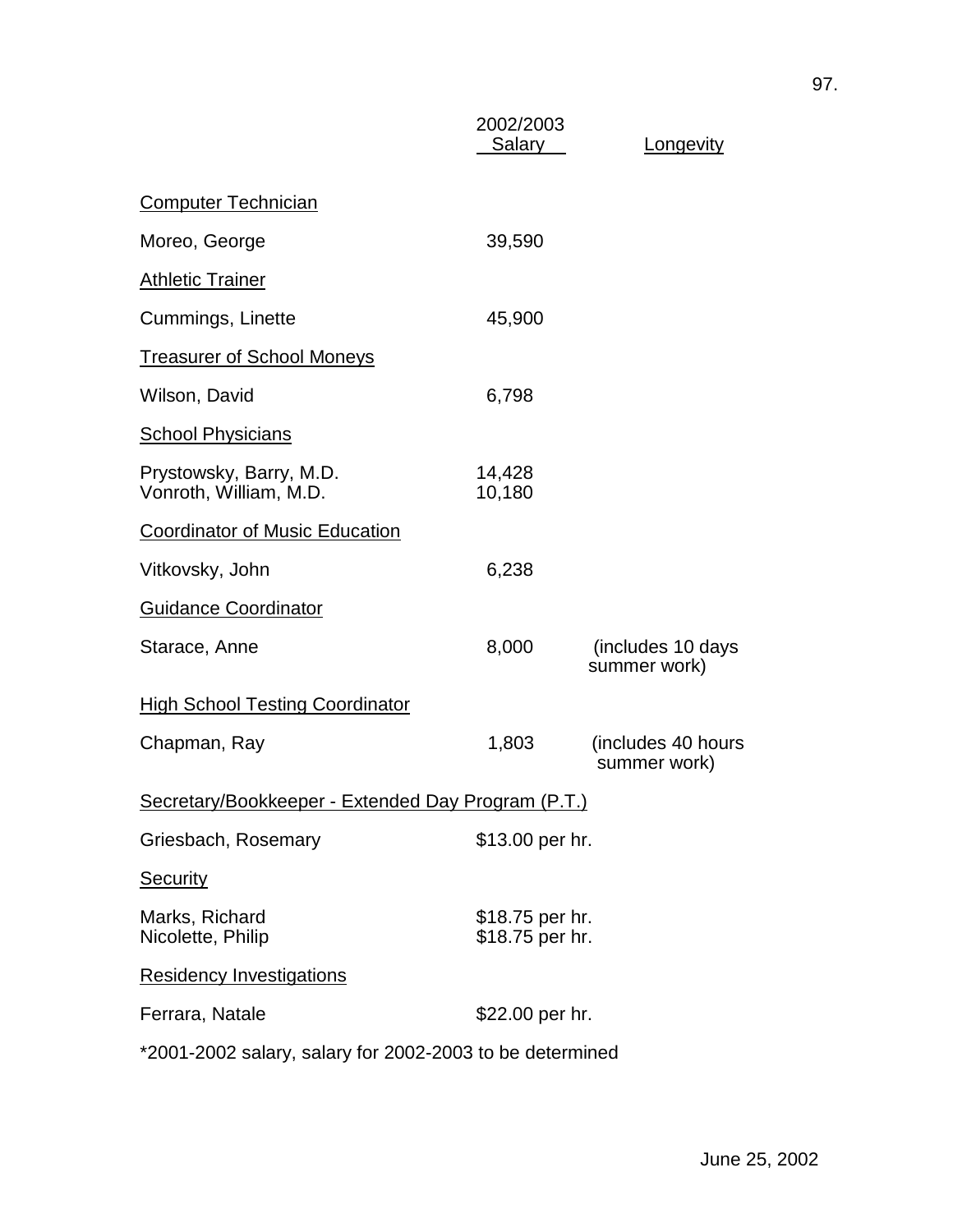# REAPPOINTMENTS – Executive Secretaries:

 Mr. Pelaia presented and moved the adoption of the following resolution, seconded by Dr. Casale. On a roll call vote the resolution was unanimously adopted:

BE IT RESOLVED, That the executive secretaries listed below be reappointed for the 2002/2003 school year at the salaries indicated:

|                                     |                  | Salary      | Longevity                                     |
|-------------------------------------|------------------|-------------|-----------------------------------------------|
| Madeline Cucuzza Executive Sec. I   |                  | $$56,890 +$ | hourly rate (2 hr. min.)<br>per Board Meeting |
| Joyce Marando                       | Executive Sec. I | 57,586      | \$2,240                                       |
| Josephine Mleziva Executive Sec. II |                  | 41.300      | + 30 per Board Meeting                        |
| Katherine Mulligan Executive Sec. I |                  | 65,107      | 2,240                                         |
| Teresa Verdi                        | Executive Sec. I | 63,399      | 3,800                                         |

# ESTABLISHING HOURLY RATES FOR PART-TIME SCHOOL AIDES - 2002/2003 School Year:

 Mr. Genitempo presented and moved the adoption of the following resolution, seconded by Mr. Pelaia. On a roll call vote the resolution was unanimously adopted:

BE IT RESOLVED, That the following hourly rates be paid to part-time school aides for the 2002/2003 school year:

| Step 1     | \$11.90 |
|------------|---------|
| Step $2 -$ | \$12.60 |

# RATES OF PAY FOR TEMPORARY SUMMER EMPLOYMENT:

 Mr. Olivo presented and moved the adoption of the following resolution, seconded by Mrs. Alamo. On a roll call vote the resolution was unanimously adopted:

BE IT RESOLVED, That the Board of Education approves hourly rates of pay for temporary summer custodial/maintenance/grounds employment, effective July 1, 2002 as follows:

| Step 1     | \$7.50 |
|------------|--------|
| Step $2 -$ | \$8.00 |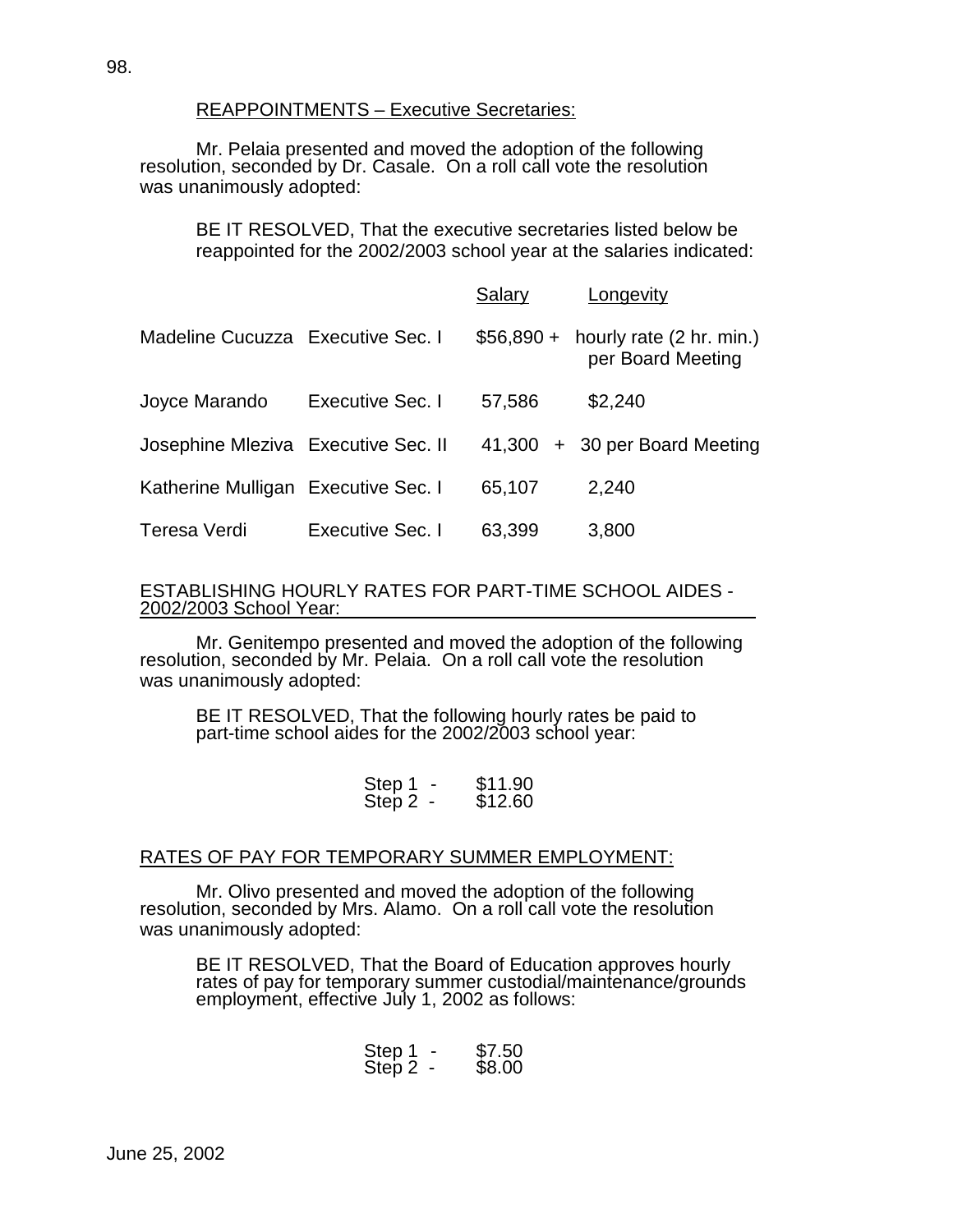Dr. Casale presented and moved the adoption of the following resolution, seconded by Mr. Pelaia. On a roll call vote the resolution was unanimously adopted:

BE IT RESOLVED, That the Board of Education approves the appointment of Cynthia Anne Healy as Lincoln School Principal for the 2002/2003 school year at the annual salary of \$84,768, M.A. (Step 1). In the interim between July 1 and the time said negotiations are successfully concluded, the 2001/2002 salary guide shall prevail.

APPOINTMENT - Washington School<br>Principal:

Douglas T. Jones

 Mr. Pelaia presented and moved the adoption of the following resolution, seconded by Mr. Genitempo. On a roll call vote the resolution was unanimously adopted:

BE IT RESOLVED, That the Board of Education approves the appointment of Douglas T. Jones as Washington School Principal for the 2002/2003 school year at the annual salary of \$84,768, M.A. (Step 1). In the interim between July 1 and the time said negotiations are successfully concluded, the 2001/2002 salary guide shall prevail.

# RECESS MEETING:

Mr. Cafone declared a recess at 9:00 p.m.

#### RECONVENE MEETING:

The meeting reconvened at 9:12 p.m.

#### HEARING OF CITIZENS:

Joan Rubino, 48 North Road, asked questions regarding the new<br>Business Administrator's contract, the district's cost for the failed referendum, the resolution dealing with the Nutley Electronics & Technology Team (NETT) and in-service courses for teachers.

 Mr. Cafone, Mr. Sincaglia and Dr. Serafino responded to Mrs. Rubino's questions.

 Cindy Palazzotto, 575 Bloomfield Avenue, asked if there was a policy in the district regarding bus drivers who drive erratically and also drivers who are taking medication that might impair their driving.

 Dr. Serafino commented that the childrens' safety is always of utmost importance to the district. Mr. Sincaglia answered her questions regarding the policy on erratic driving and medication.

Maria Russo, 251 High Street, said she is also concerned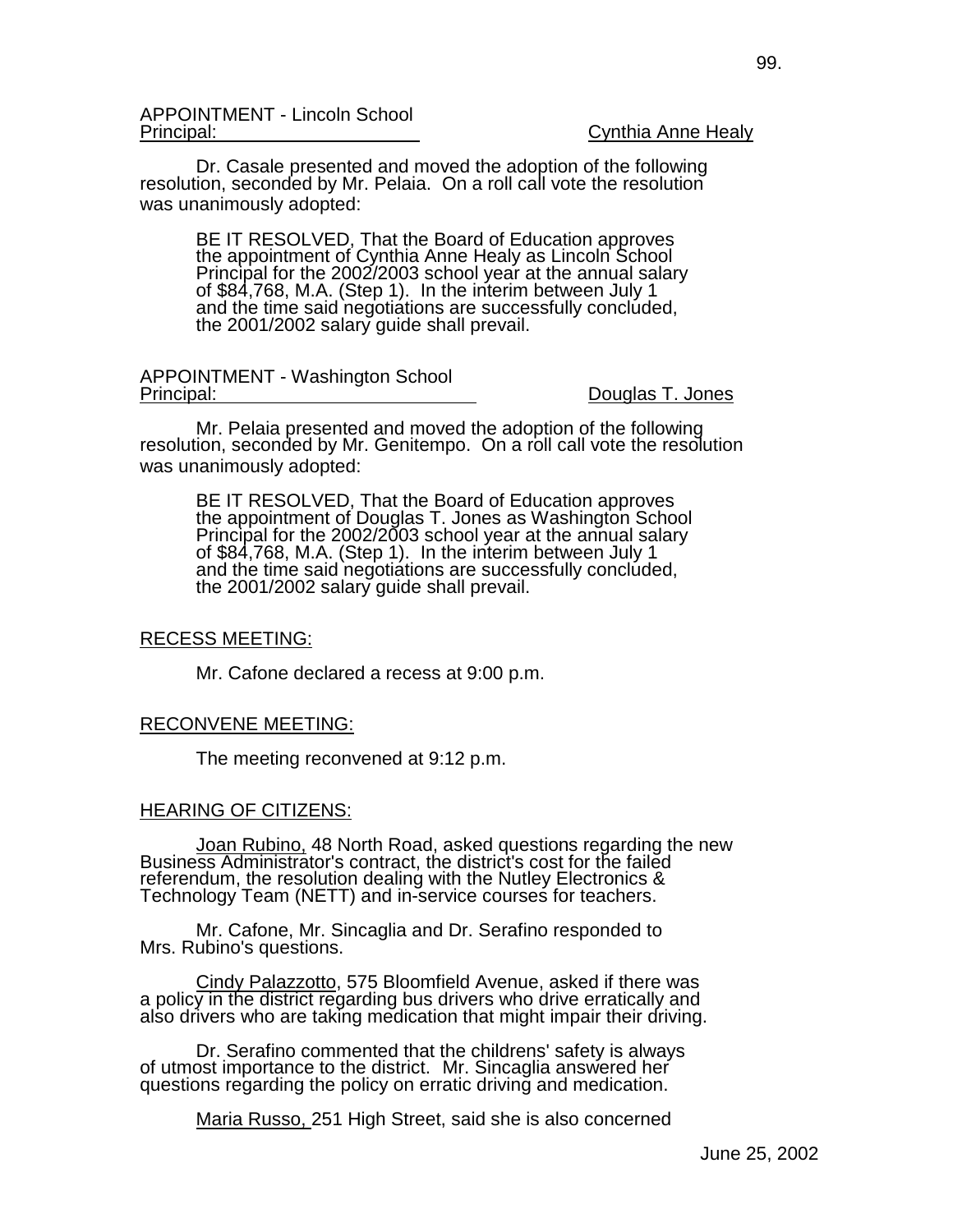about bus safety and asked if random drug testing is performed on our bus drivers as stipulated in the policy book. Mr. Cafone and Mr. Sincaglia responded to Mrs. Russo.

 Pamela Batchelder-Mitchell, Yantacaw Teacher, said that she was speaking on behalf of the Yantacaw School staff regarding their request that the Board address the issue of renaming Yantacaw School in honor of Mr. John H. Walker.

 Mr. Cafone suggested that Dr. Parisi speak to Yantacaw School's PTO and families and see if there is whole-hearted support from the community to move forward on this request.

Chrys Carlo, 57 Spruce Street, asked questions regarding the athletic appointments and cheerleading for the basketball games. Dr. Serafino and Mr. Zarra responded to the questions and stated that they are looking into a pep squad for the basketball games.

 Mr. Olivo asked when the cheerleaders stopped cheering for the basketball teams and Dr. Serafino responded that it was two years ago.

 Mrs. Russo said she was not very happy with the summary of the discussion in last month's minutes. She said she would like to indicate the following points: that we are the only district in Essex county that pays for crossing guards; the Chief of Police is the only person with the authority to put guards on the corner; it is the township's responsibility to pay for the public safety of our children; the town cannot assess the school for crossing guards.

 Mr. Cafone said that when the minutes are being taken it is a summary of the statements that are being made. He suggested that if she wished to have something written in the minutes in detail then she should have a prepared statement.

Mrs. Russo asked several questions regarding the \$200,000 cost the Board pays for the crossing guards and if the Board is billed by the town. Mr. Sincaglia responded to her questions and stated that the Board does get a bill from the town for the crossing guards.

 Mrs. Russo asked if the Board pays for police coverage at extra-curricular activities. Mr. Sincaglia explained that the Board pays for police coverage.

 Mrs. Russo asked questions regarding the Board's expenses to which Mr. Sincaglia responded.

 Dr. Casale said that as Chairman of the Budget Committee in 1999, the Board decided at that time not to pursue getting rid of the crossing guard expense because they were told they would be responsible for half the number of crossing guards on our corners if the expense was eliminated. He added that under those circumstances the Board did not vote to eliminate that cost.

 Aggie Roncaglio, 46 Howard Place, reiterated what Dr. Casale said and suggested that, as a past Board member who served on the Budget Committee, the Board look into moving the crossing guard expense back to the Public Safety Department in order to give the Board more flexibility in their own budget. She asked the Board to consider whether or not the Board is contributing to the expense which is the responsibility of the Public Safety Department.

Gail Klein, 28 No. Spring Garden Avenue, expressed her concerns regarding the bus drivers and asked if there was a specific policy regarding how many complaints or disciplinary actions must be taken against an individual before he or she is fired.

June 25, 2002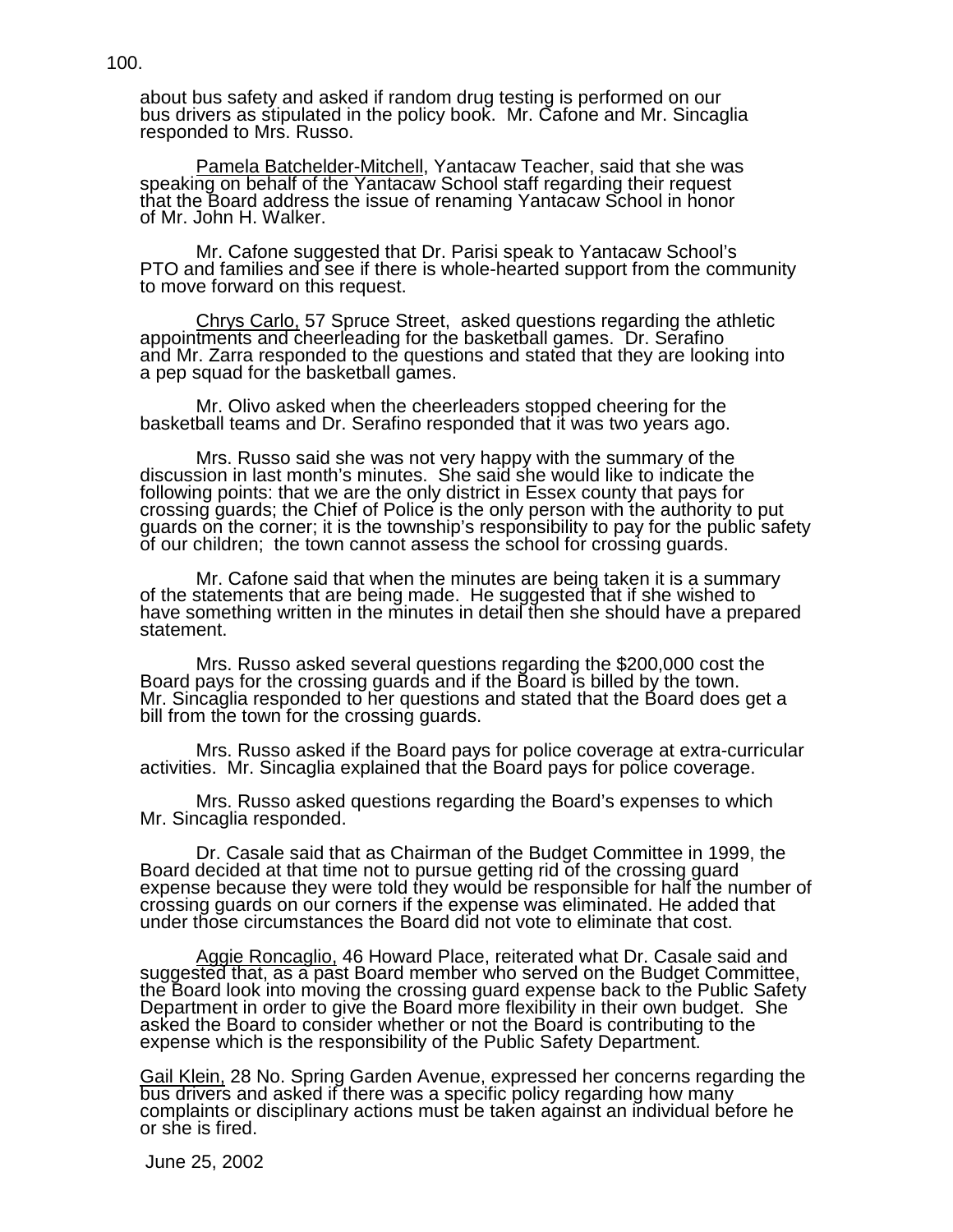Mr. Cafone said there were different levels of discipline that are taken and asked Mr. Sincaglia to elaborate on the process.

Sera Shuster, 462 Chestnut Street, commented on the busses at Radcliffe School and the bus drivers. She noted that the crossing quard issue was a deal made in 1987 with the Public Safety Department. She also made comments regarding personnel.

Mrs. Carlo asked what technically has to be included in the minutes.

Mr. Sincaglia stated that what is required for the minutes is the date of the meeting, the time the meeting starts, who is in attendance, items of action and the vote of the Board. He added that our policy requires that if members of the public speaks that their name, address and a summary is added to the minutes. He said if a citizen gives us a prepared statement it will be put word for word in the minutes, but we will not attempt to make a long explanation of what is spoken verbally. He added the comments made by the citizens have no relevance to Board action. He said the Board is not required to have a public hearing at each meeting but most Boards choose to do so.

 Mrs. Carlo spoke positively regarding the Nutley Board of Education and trusting them to hire the best personnel for the job.

Barbara Bochese, 50 Cedar Street, stated that the district is losing<br>students including her own son because there is no code of conduct for students, coaches and spectators. She asked the Board to establish a code of conduct for everyone. She asked Mr. Sincaglia several questions regarding the lunch program and the cost to students to which Mr. Sincaglia responded. She also made comments regarding the crossing guard expense.

 Mrs. Russo said that there needs to be accountability in all areas of the school district. She spoke about a situation where the Hockey Booster Club bought jackets for the team but excluded two students. She said that there should be rules and regulations and a policy which will eliminate discriminatory practices.

 Mrs. Carlo said that she knows that the Board has no authority over PTO sanctioned events and asked if that holds true for booster clubs.

Mr. Cafone said currently the Board does not.

 Mrs. Bochese spoke about the discriminatory action taken against her children with regard to the Hockey Booster Club. She added that although the Board cannot set a policy on how a booster club acts, the Board could set standards and hold them accountable for their actions.

Karen Damico, 45 Cross Street, asked if the students at the high school<br>and middle school are forced to purchase lunch at school or can they bring their lunches from home.

Mr. Cafone said that they can bring their lunches from home.

 Mr. Cafone said that tonight he heard a lot about policy and how things should be done. He added that the policy states that the Board give 30 minutes for comments and questions under Hearing of Citizens and the Board has been more than lenient.

#### OLD BUSINESS:

**NONE**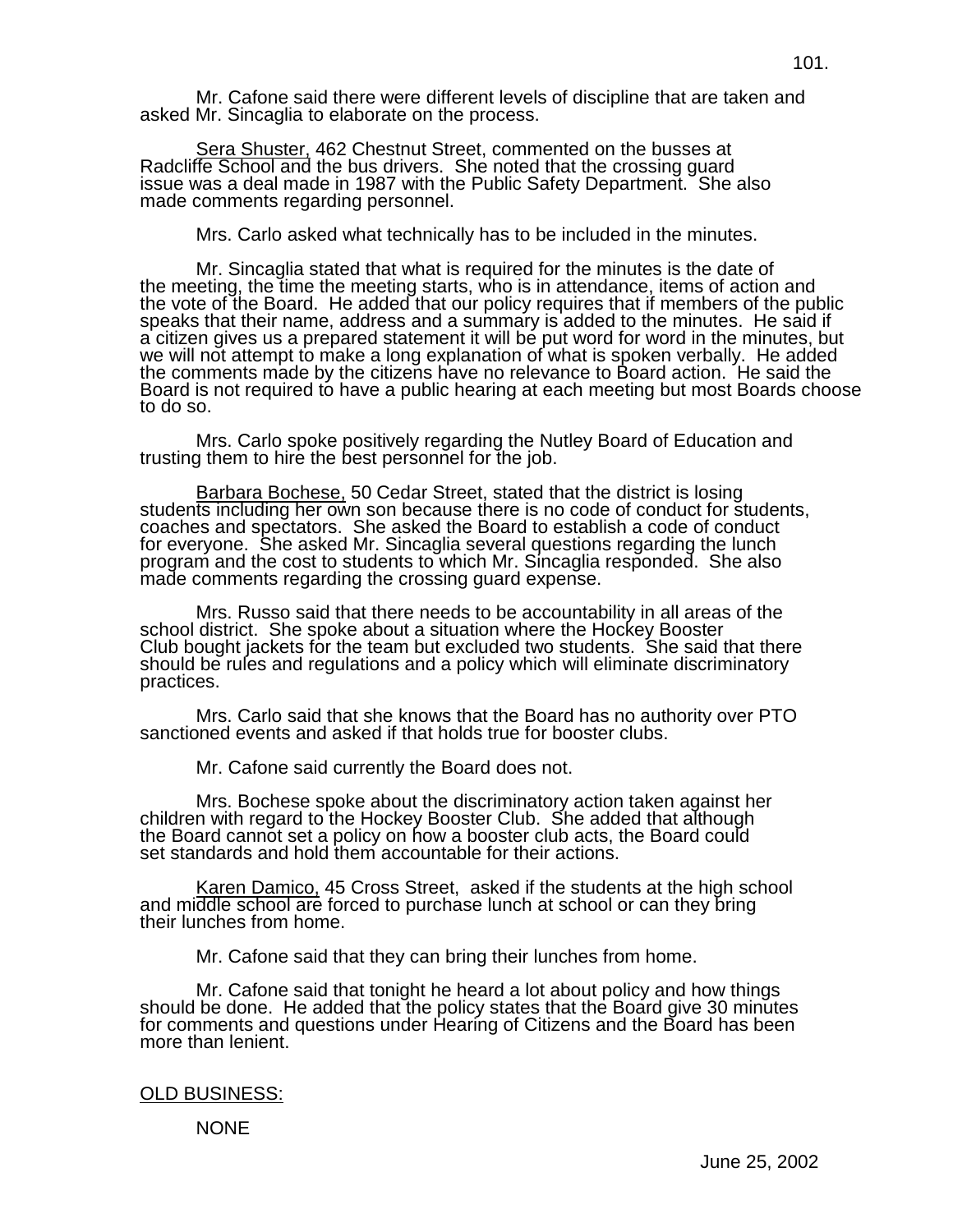# NEW BUSINESS:

 Dr. Casale suggested that the Board look into the allegations of discriminatory action taken against Mrs. Bochese's children.

 Dr. Serafino commented that she and Mr. Zarra have already investigated this stituaiton.

Mr. Pelaia read the following:

"Members of the Board,

As we are all well aware, access to information is increasingly critical to the economic, political, and social well being of our community as well as our nation. However, the need for information is not new. The democratic fabric of our nation is woven from this concept: open and democratic representation as envisioned by the town meetings of New England. Unfortunately, time and responsibilities of modern day life do not always permit people to attend meetings of their elected governing bodies in order to obtain the information they need about their local public institutions.

Accordingly, I believe that it is time to make some basic yet important strides to provide the citizens of our community with information important to them. This need was most recently underscored by the defeat of the school board referendum in January. Unfortunately, much of the preparatory work done by the Board and its citizens committee on that project was not evident to the public at large. However, communication is not just something that we as a Board must be concerned about during a Referendum. This must be a process that takes place all year long on all the issues that confront the Board. Accordingly, I am now proposing that the Nutley Board of Education adopt a package of communications initiatives to meet this need.

- 1. Use the District's current Web site to list the meeting schedule of the Board of Education including the location and time of each meeting. This will enable the community to plan ahead and attend our meetings. This simple step will also enable us to effectively communicate the dates and times of any special meetings that are held.
- 2. Further, we should also post the approved minutes of our regular and special Board meetings on the District's Web site. This will permit those individuals unable to attend a meeting, as well as those unable to attend any meetings, the opportunity to keep abreast of important actions that the Board takes, decisions and reports made by the Superintendent, and the comments of their neighbors who do attend and speak at our meetings.

Most recently, I suggested that the January referendum building proposals and the results of the referendum questionnaire be placed on the District's Web site. This was easily and successfully done. We should now finish the job of utilizing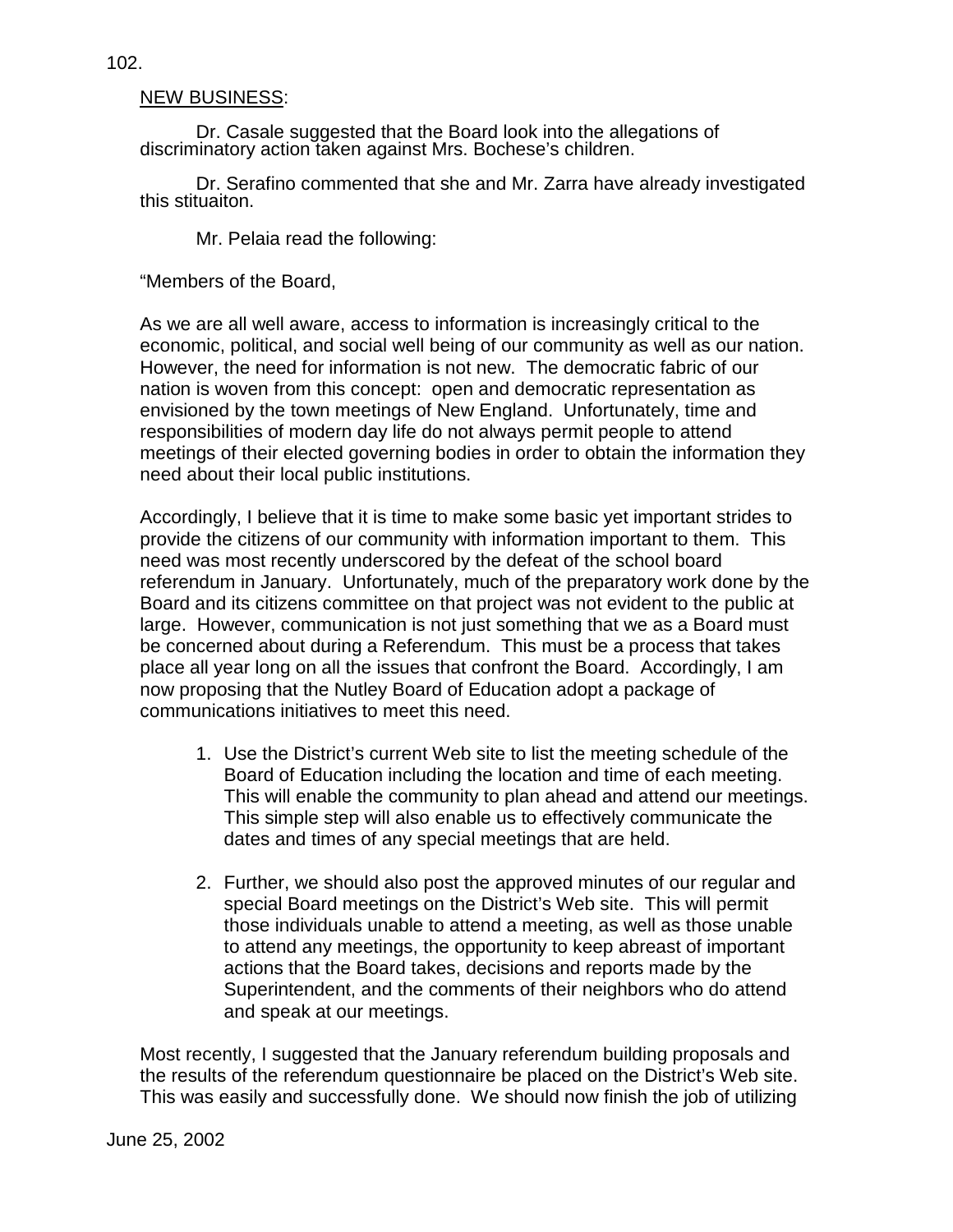our Web site to its fullest potential to better involve the entire community in our schools and in our decisions.

3. The District should televise its public meetings. These meetings can be shown on a tape-delayed basis on public access television several times between each Board meeting. The Bloomfield School District does this very thing. It is my understanding that Bloomfield pays an individual approximately \$50 per meeting, possibly a student, to tape the meetings, the same as we did with the graduation yesterday evening. We have a number of students involved in television and the media who would also benefit from this practical experience.

Televised meetings and web-based communication (agendas and meeting minutes) will provide for increased accountability and heightened citizen participation. All the citizens of our community are stakeholders in our schools and in our decision making processes--not just those who can attend our meetings. The District rightfully prides itself on the accessibility to technology that we provide to both our students and staff. All of the rest of the citizens of Nutley deserve no less. The cost and time for implementation for both programs is miniscule! I am convinced that web-based information and televised meetings are not just good ideas. I believe that in this fast-paced, technology-driven era, they are both NEEDED and are the RIGHTS of our citizens."

 Mr. Genitempo expressed his concerns regarding the cost and possible logistical problems regarding taping and televising the public meetings.

 Mr. Pelaia agreed to look into Mr. Genitempo's concerns and report to the Board at the July meeting.

 Mr. Pelaia made a motion, seconded by Dr. Casale, that the Board adopt a practice of placing on its web site its meeting agenda, the time and place of special meetings, as well in advance as humanly possible, and the approved minutes by the Board within 24 to 48 hours upon approval. The motion was unanimously approved by the Board.

 Mrs. Alamo stated that the late Sue Davis started a tradition years ago that during graduation the church bells would ring from the first to the last name called while handing out diplomas. She said that last night during graduation it was a very touching addition to the commencement exercises.

 Mr. Cafone congratulated Mr. Sincaglia on his retirement after serving Nutley for 16 years. He complimented him on his work ethic and his character and integrity and wished him well during his retirement.

 Mr. Sincaglia stated that it was a pleasure serving the children and citizens of Nutley.

# ADJOURNMENT:

 There being no further business to come before the Board, on motion made by Dr. Casale, seconded by Mrs. Alamo, the meeting adjourned at 10:40 p.m.